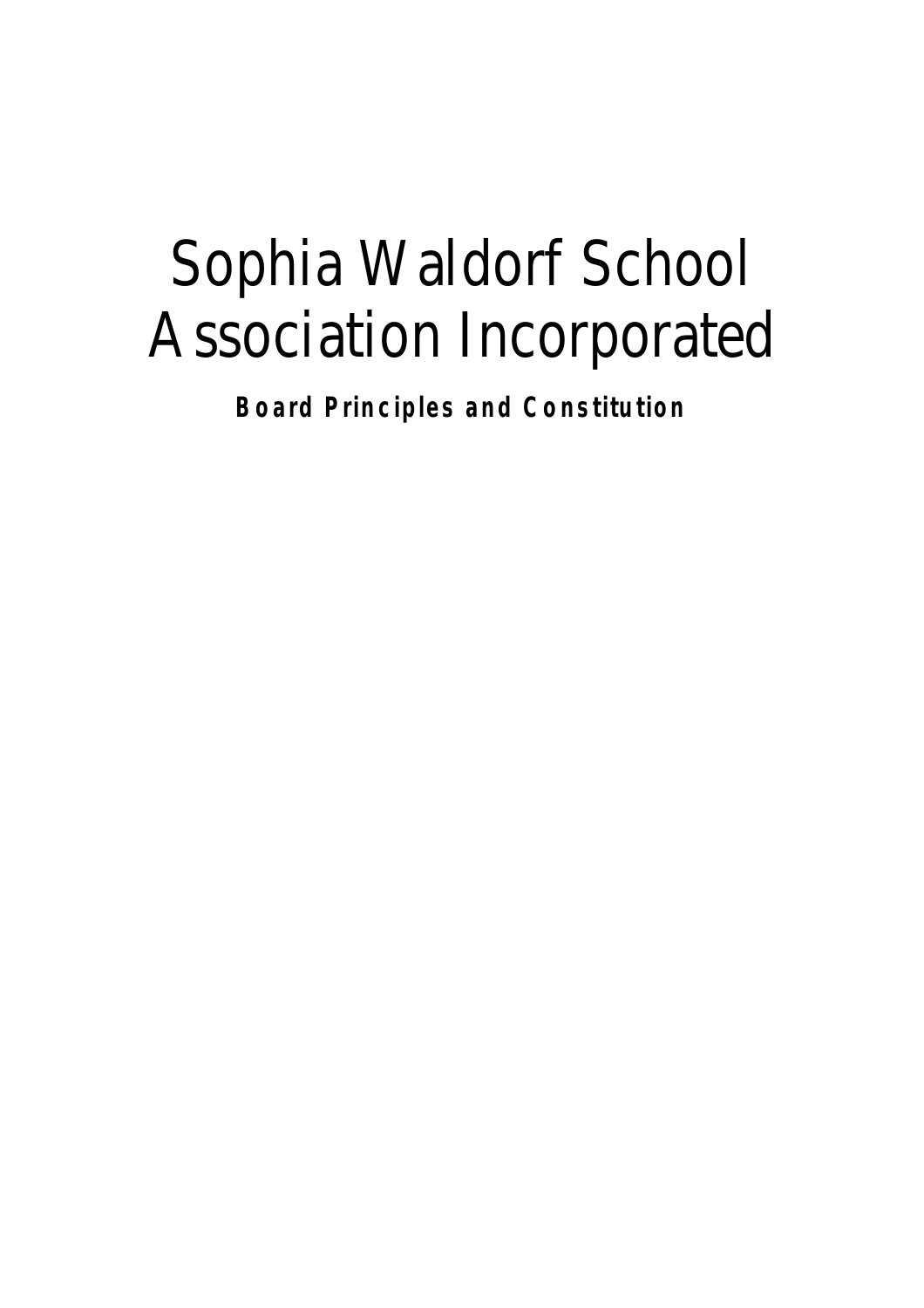The task of the board and the parent community is to help incarnate the school, to provide the human and financial resources to help the school develop its physical home and its financial base.

Here the central values are service and competence so that the abundant resources of the parent community can flow into the school and provide a healthy basis for the educational process.

Professionalism, performance orientation, efficient use of resources, action learning, capacity development and competent service are the watchwords of this service culture which is strongly carried by the board and the parent community.

The names Waldorf and Steiner (school) are interchangeable. So our Waldorf school will become a member of Steiner Education Australia (S E A) and Australian Association for Rudolf Steiner Early Childhood Education (AARSECE) and use Steiner (Waldorf) curriculum developed by them.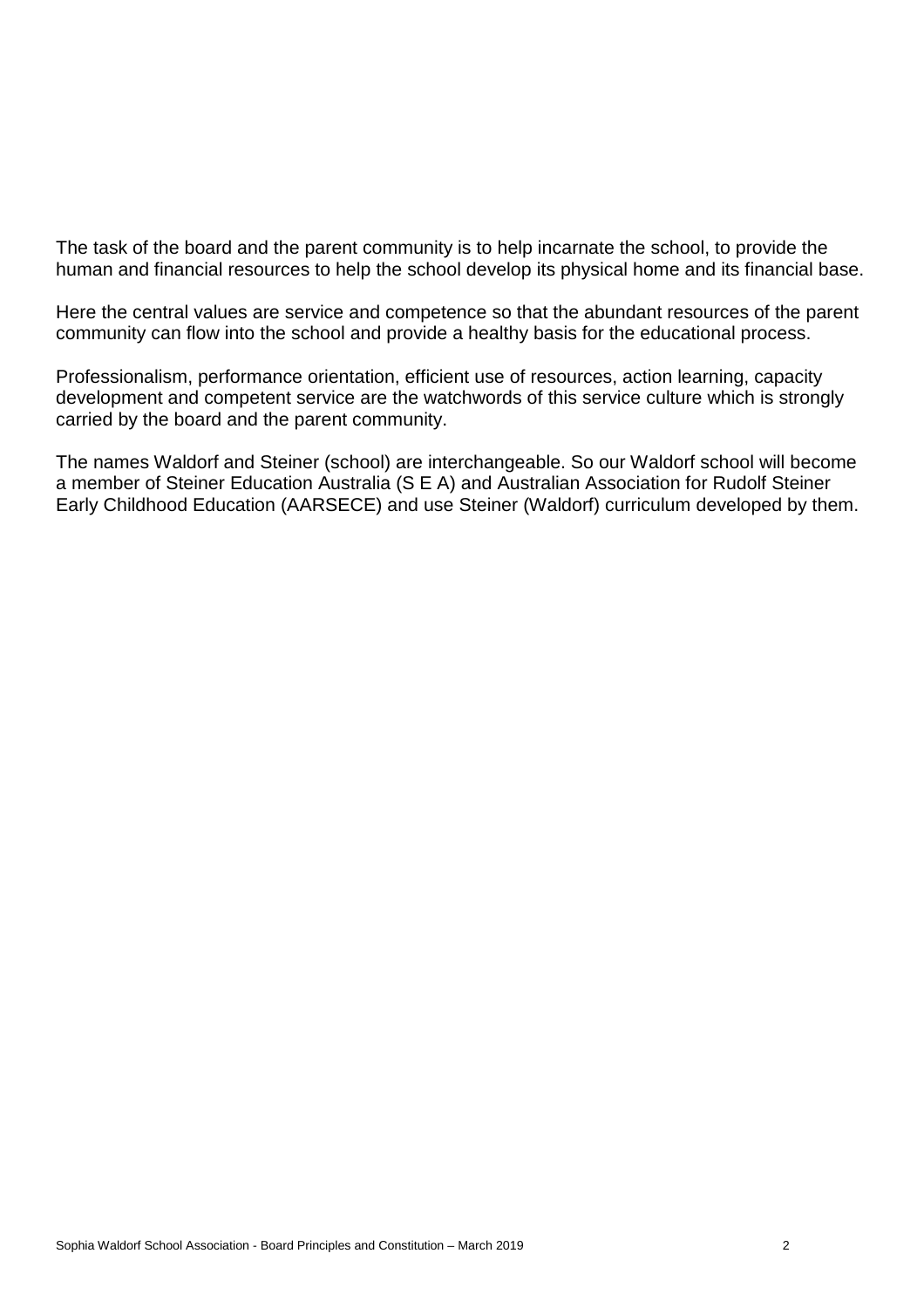# Table of Contents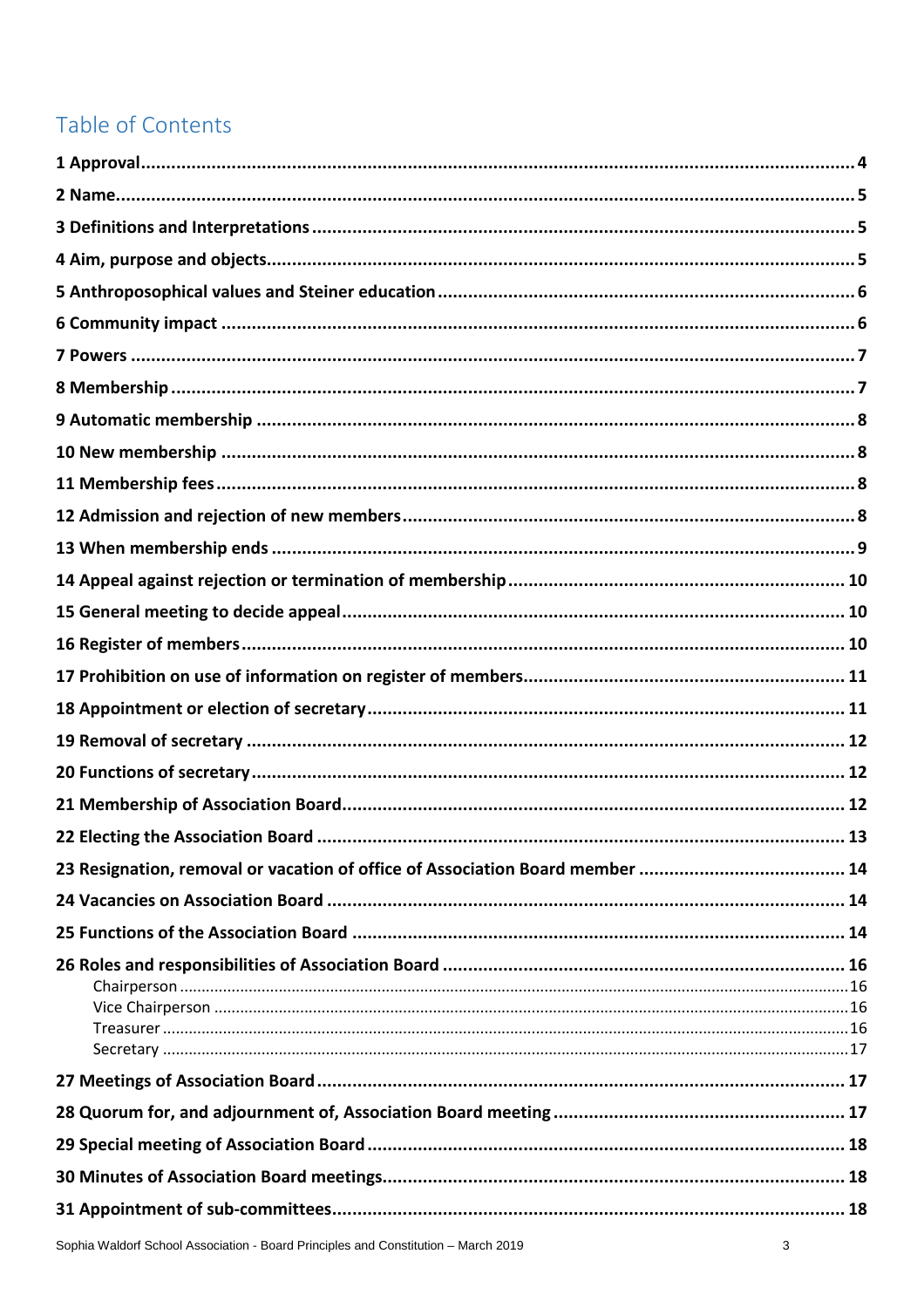| 36 Business to be conducted at annual general meeting (of Level 1 incorporated associations and        |  |  |  |
|--------------------------------------------------------------------------------------------------------|--|--|--|
| 37 Business to be conducted at annual general meeting (of other Level 2 incorporated associations)  21 |  |  |  |
| 38 Business to be conducted at annual general meeting (of other Level 3 incorporated associations)  21 |  |  |  |
|                                                                                                        |  |  |  |
|                                                                                                        |  |  |  |
|                                                                                                        |  |  |  |
|                                                                                                        |  |  |  |
|                                                                                                        |  |  |  |
|                                                                                                        |  |  |  |
|                                                                                                        |  |  |  |
|                                                                                                        |  |  |  |
|                                                                                                        |  |  |  |
|                                                                                                        |  |  |  |
|                                                                                                        |  |  |  |
|                                                                                                        |  |  |  |
|                                                                                                        |  |  |  |
|                                                                                                        |  |  |  |
|                                                                                                        |  |  |  |
|                                                                                                        |  |  |  |
|                                                                                                        |  |  |  |
|                                                                                                        |  |  |  |
|                                                                                                        |  |  |  |
|                                                                                                        |  |  |  |
|                                                                                                        |  |  |  |
|                                                                                                        |  |  |  |
|                                                                                                        |  |  |  |

# <span id="page-3-0"></span>1 Approval

1.1 This constitution was/is endorsed by the association on:<br>Nerang Uniting Church Hall – 31<sup>st</sup> March 2019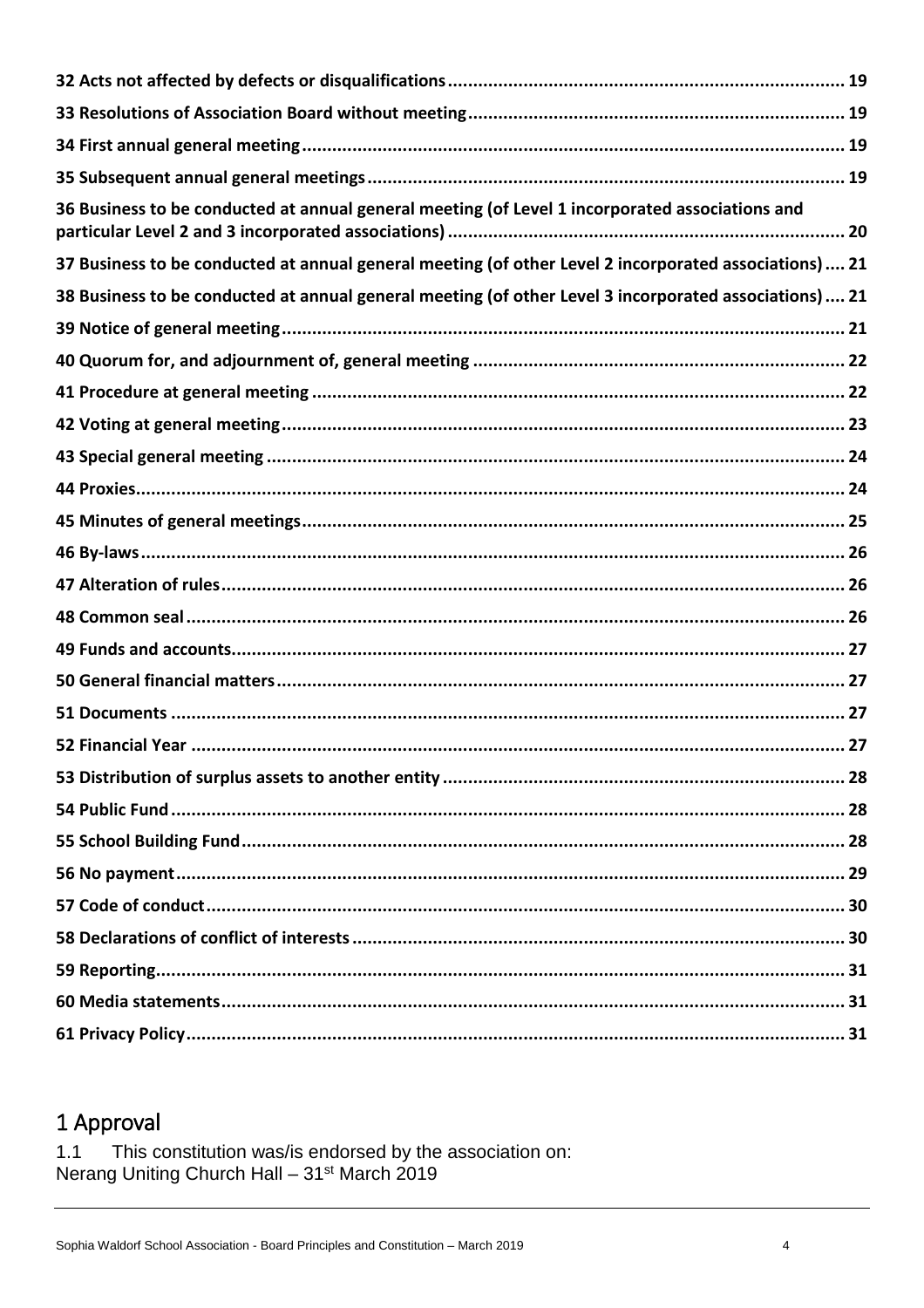#### 1.2 Association Board as voted in at the inaugural Annual General Meeting.

| <b>Full name (printed)</b> | <b>Signature</b> | <b>Date</b> |
|----------------------------|------------------|-------------|
|                            |                  |             |
|                            |                  |             |
|                            |                  |             |
|                            |                  |             |
|                            |                  |             |
|                            |                  |             |
|                            |                  |             |

#### <span id="page-4-0"></span>2 Name

2.1 The name of the incorporated association is Sophia Waldorf School Association Incorporated.

#### <span id="page-4-1"></span>3 Definitions and Interpretations

- 3.1 In this document:
	- *Act* means the *Associations Incorporation Act 1981*
	- *Association* means Sophia Waldorf School Association Incorporated
	- *Present:*
		- a. at an Association Board meeting, see rule 30
		- b. at a general meeting, see rules 34 and 35
	- A word or expression that is not defined in this document, but is defined in the Act has, if the context permits, the meaning given by the Act.

## <span id="page-4-2"></span>4 Aim, purpose and objects

4.1 The aim of the Sophia Waldorf School Association is to establish a government approved and accredited Waldorf School within access to the Gold Coast and surrounds.

4.2 The purpose of our association, as a community of committed individuals, is to establish and operate the Sophia Waldorf School in accordance with both government legislation and the guiding principles of the Steiner curriculum.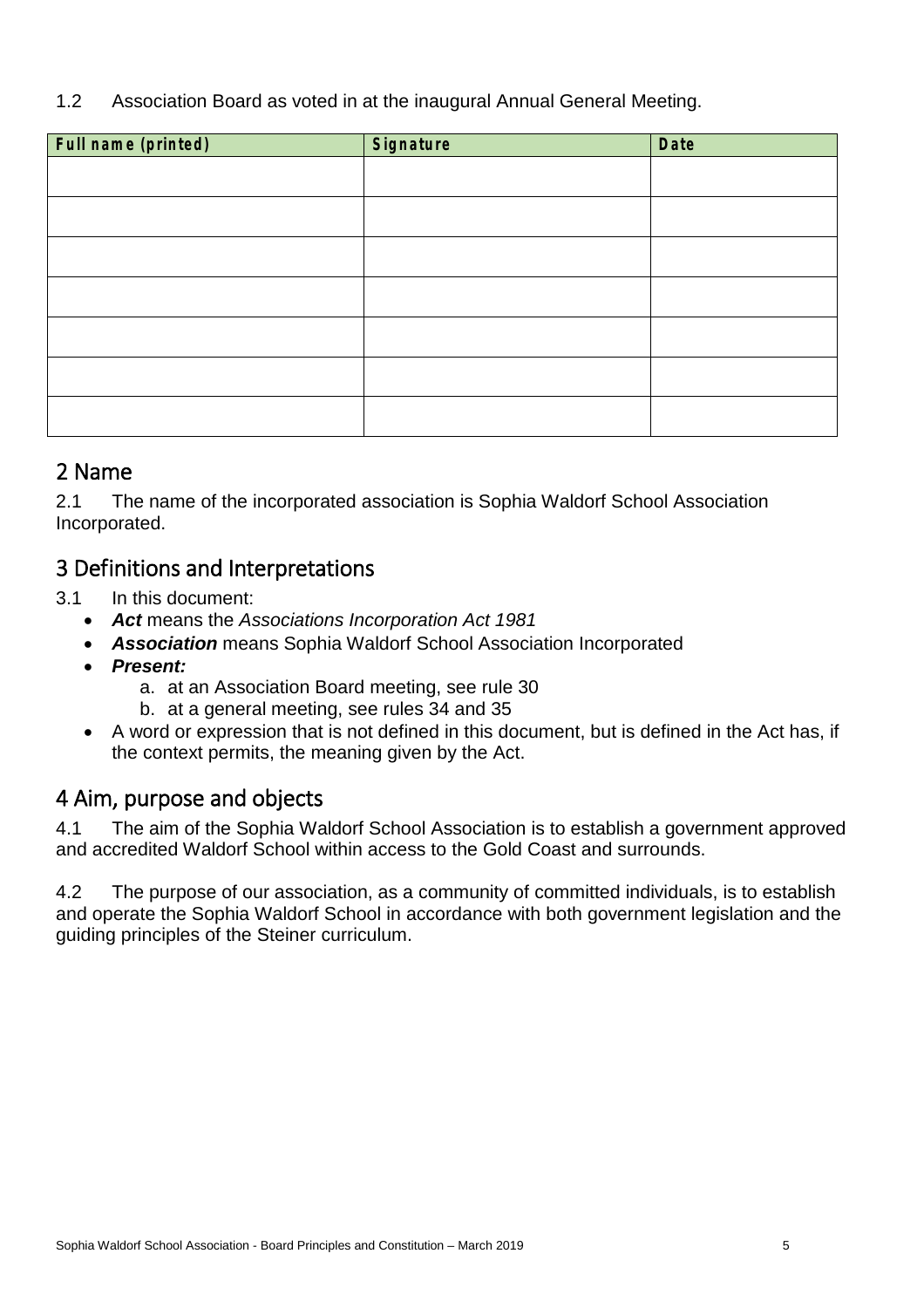- 4.3 The objects of the association are to:
	- 4.3.1 To encourage and promote the educational philosophies of Rudolf Steiner in the Gold Coast region.
	- 4.3.2 To promote, establish and to run a school from playgroup to high school that includes playgroup, kindergarten, pre-school, pre-primary services and associated services with tutorial techniques, as espoused by Rudolf Steiner and the Steiner Education Australia curriculum, to be carried out at the said school.
	- 4.3.3 To arrange and conduct tutorial classes with the support of audio-visual equipment, demonstrations and exhibits relative to the objects outlined in this section for the interests of its members.
	- 4.3.4 To encourage and maintain liaison with other educational groups, societies and associations for mutual benefit in the encouragement of wider public appreciation of the philosophies, teachings and techniques of Rudolf Steiner.
	- 4.3.5 To generally exercise and perform all or any of the functions rights and privileges of a specially authorised association pursuant to the Act.
	- 4.3.6 To establish and carry out in the Commonwealth of Australia or elsewhere, exhibitions, courses, seminars and other training programs at or by means of which persons interested in the philosophies and teaching techniques of Rudolf Steiner may obtain training and instruction by personal tuition or post or otherwise.
	- 4.3.7 To provide buildings, lectures, classes, office or, offices, lodgings and attendants and all other lecturers, clerks, employees and officers instructed or employed temporarily or otherwise by the association and afford facilities for study, research and cultivation and performance of the tasks and duties allotted to them respectively.
	- 4.3.8 To establish and maintain a School Building gift fund exclusively for providing money, for the acquisition, construction or maintenance of a building used, or to be used, as a school or college with the rules of the fund to always comply with the rules and regulations as required from time to time to satisfy the requirements of *Income Tax Assessment Act 1997* subdivision 30-BA.

## <span id="page-5-0"></span>5 Anthroposophical values and Steiner education

5.1 Cultivating a shared and committed vision through an anthroposophical understanding engagement, the board will endeavour to support the core values of anthroposophy and Steiner education as an embodiment to their governance. Understanding the role of Steiner education as a vehicle for healthy human development strengthens this work.

# <span id="page-5-1"></span>6 Community impact

6.1 The Sophia Waldorf School Association recognises the present social and environmental landscape and as thus will set precedence for environmentally and socially responsible practices and conduct. The association will make every endeavour to ensure a positive impact within our community and environment.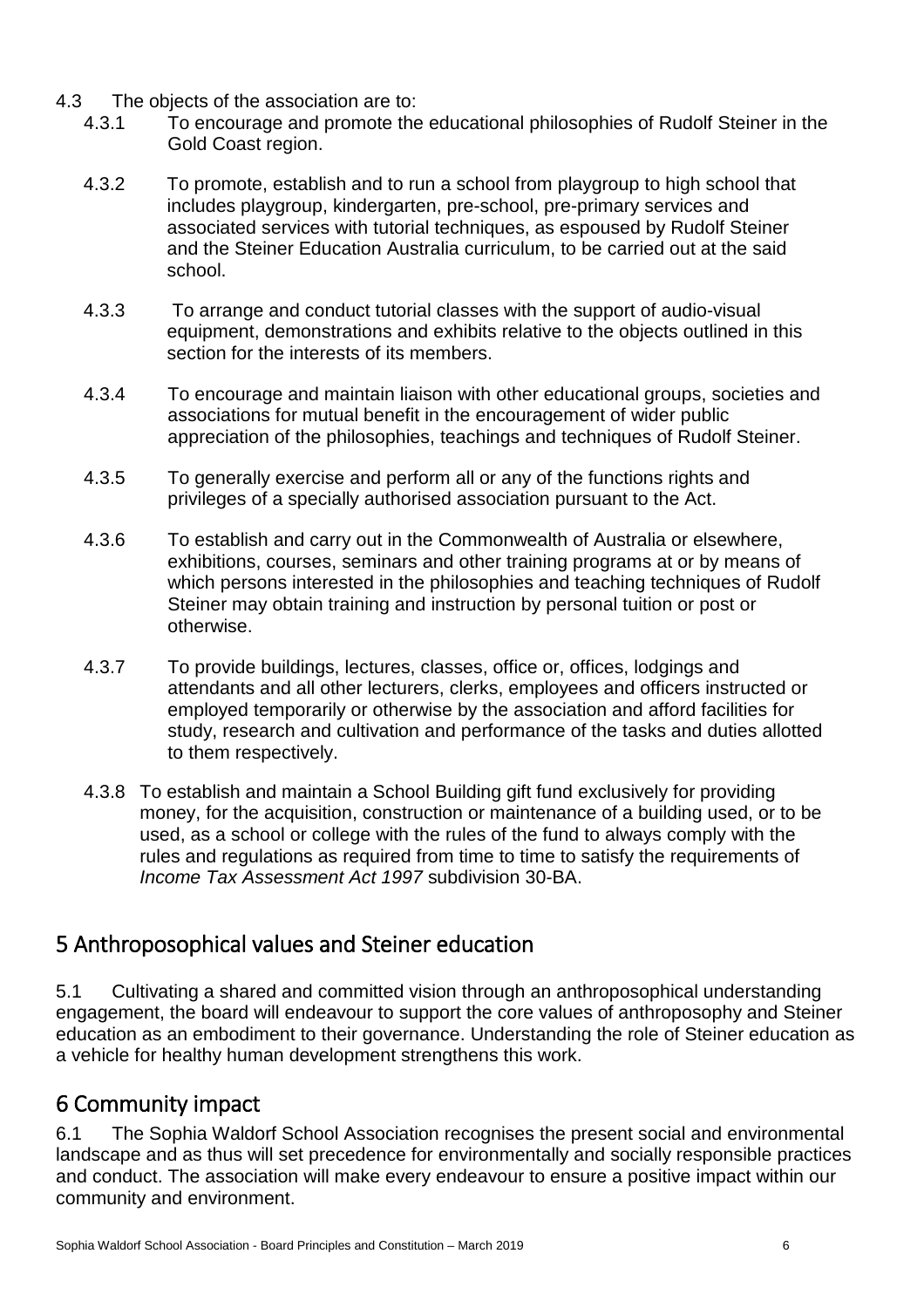6.2 We embody a culture of deep reverence and respect for the Traditional Owners and the broader First Nations community, and look forward to working in harmony with them.

#### <span id="page-6-0"></span>7 Powers

- 7.1 The association has the powers of an individual. The association may, for example:
	- enter into contracts; and
	- acquire, hold, deal with and dispose of property; and
	- make charges for services and facilities it supplies; and do other things necessary or convenient to be done in carrying out its business.

The association may also issue secured and unsecured notes, debentures and debenture stock for the association.

#### <span id="page-6-1"></span>8 Membership

- 8.1 The membership of the association consists of ordinary members.
- 8.2 The number of ordinary members is unlimited.

8.3 Members will be representative of our local community, with a diverse range of interests and a passion for the wellbeing of our children.

- 8.4 Members will:
	- a. Take reasonable steps to ensure that they are knowledgeable about the purpose and outcomes of the association;
	- b. Attend and actively participate in meetings;
	- c. Provide informed comment and advice;
	- d. Present concerns or any issues arising;
	- e. Ensure that meeting minutes are accurate and reflect a true record of proceedings; and
	- f. Adhere to the confidentiality policy.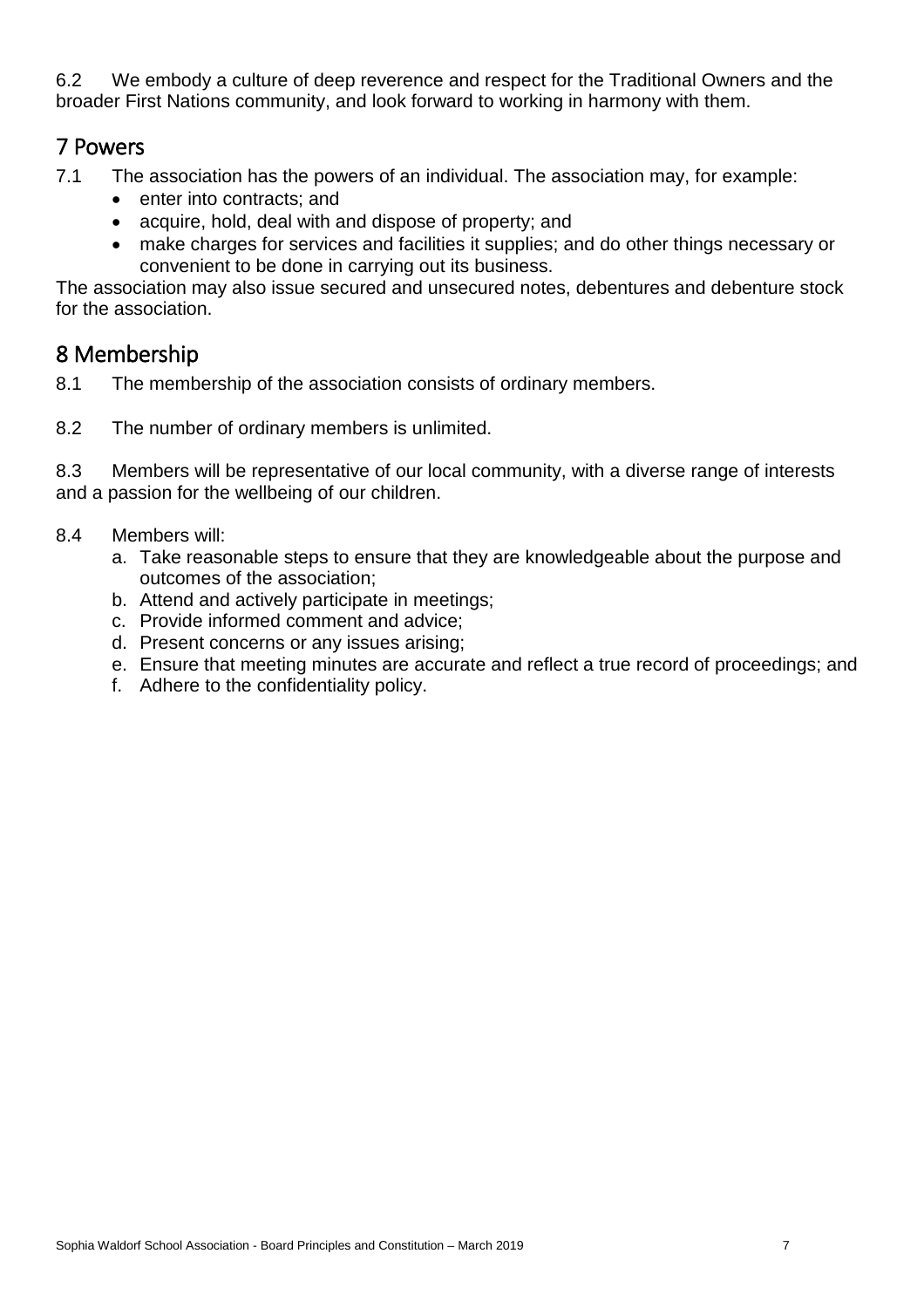## <span id="page-7-0"></span>9 Automatic membership

9.1 A person who, on the day the association is incorporated, was a member of the unincorporated association and who, on or before a day fixed by the Association Board, agrees in writing to become a member of the incorporated association, must be admitted by the Association Board:

- a. to the equivalent class of membership of the association as the member held in the unincorporated association; or
- b. if there is no equivalent class of membership—as an ordinary member.

#### <span id="page-7-1"></span>10 New membership

10.1 An applicant for membership of the association must be proposed by 1 member of the association (the *proposer)* and seconded by another member (the *seconder*).

- 10.2 An application for membership must be:
	- a. in writing; and
	- b. signed by the applicant and the applicant's proposer and seconder; and
	- c. in the form decided by the Association Board.

#### <span id="page-7-2"></span>11 Membership fees

- 11.1 The membership fee for each ordinary membership and for each other class of membership (if any):
	- a. is the amount decided by the members from time to time at a general meeting; and
	- b. is paid by 31 March each year. New members joining in the first quarter of the year will have membership until the following year namely 31 March.

11.2 A member of the incorporated association who, before becoming a member, has paid the members annual subscription for membership of the incorporated association on or before a day fixed by the Association Board, is not liable to pay a further amount of annual subscription for the period before the day fixed by the Association Board as the day on which the next annual subscription is payable.

## <span id="page-7-3"></span>12 Admission and rejection of new members

12.1 The Association Board must consider an application for membership at the next committee meeting held after it receives

- a. the application for membership; and
- b. the appropriate membership fee for the application.

12.2 The Association Board must ensure that, as soon as possible after the person applies to become a member of the association, and before the Association Board considers the persons application, the person is advised:

- a. whether or not the association has public liability insurance; and
- b. if the association has public liability insurance; the amount of the insurance.

12.3 The Association Board must decide at the meeting whether to accept or reject the application.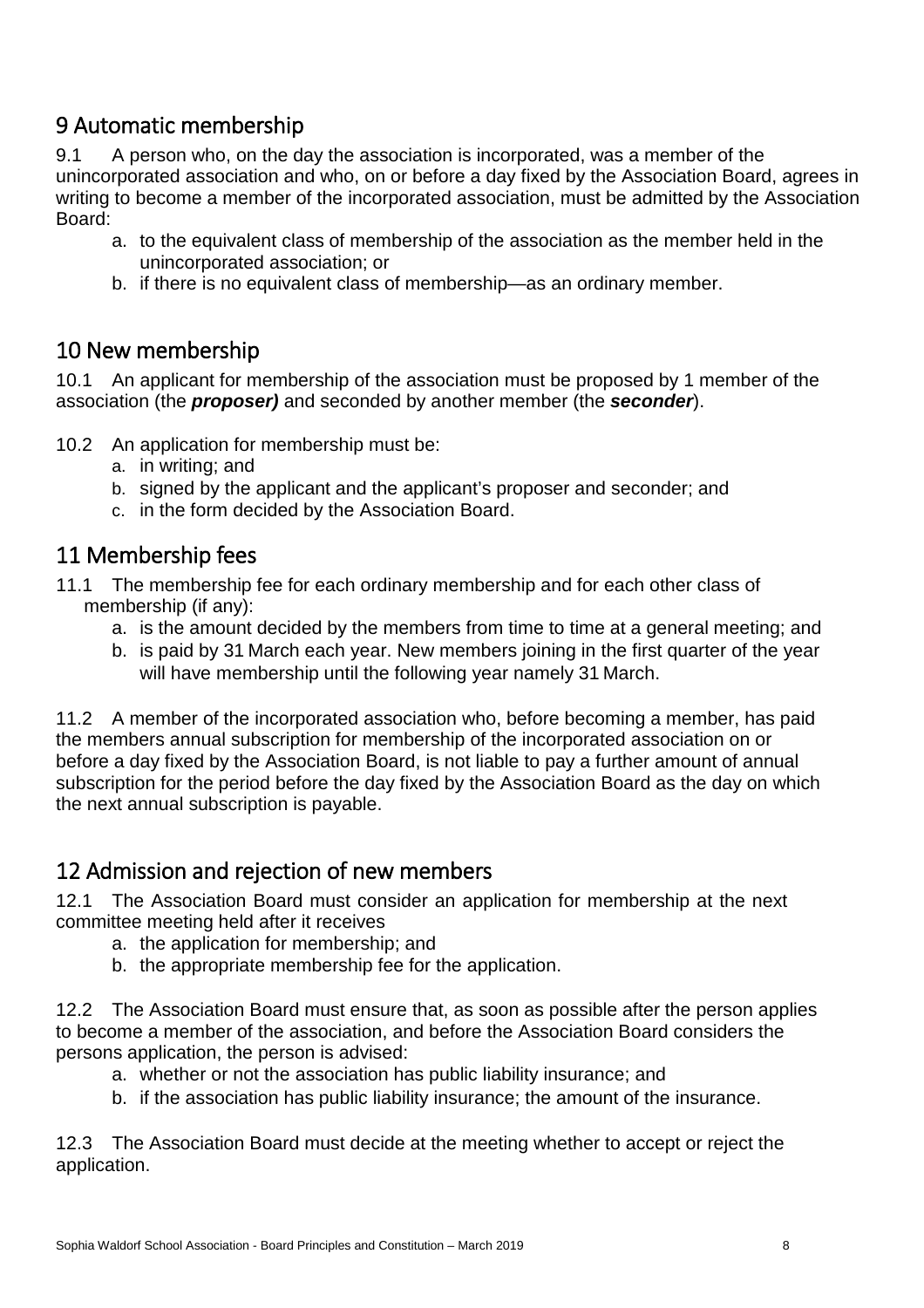12.4 If a majority of the members of the Association Board present at the meeting vote to accept the applicant as a member, the applicant must be accepted as a member for the class of membership applied for.

12.5 The secretary of the association must, as soon as practicable after the Association Board decides to accept or reject an application, give the applicant a written notice of the decision.

## <span id="page-8-0"></span>13 When membership ends

13.1 A member may resign from the association by giving a written notice of resignation to the secretary.

- 13.2 The resignation takes effect at:
	- a. the time the notice is received by the secretary; or
	- b. if a later time is stated in the notice, the later time.
- 13.3 Membership will cease automatically for:
	- a. Ordinary Members: Parents, grandparents or guardians of a student upon the student ceasing to be enrolled at the school
	- b. Employees: On the last day of employment with the Association
- 13.4 The Association Board may terminate a member's membership if the member:
	- a. is convicted of an indictable offence; or
	- b. does not comply with any of the provisions of these rules; or
	- c. has membership fees in arrears for one month; or
	- d. conducts himself or herself in a way considered to be injurious or prejudicial to the character or interests of the association.

13.5 Before the Association Board terminates a member's membership, the committee must give the member a full and fair opportunity to show why the membership should not be terminated.

13.6 If, after considering all representations made by the member, the Association Board decides to terminate the membership, the secretary of the committee must give the member a written notice of the decision.

13.7 Upon cessation of membership a member may reapply for membership one (1) month after this cessation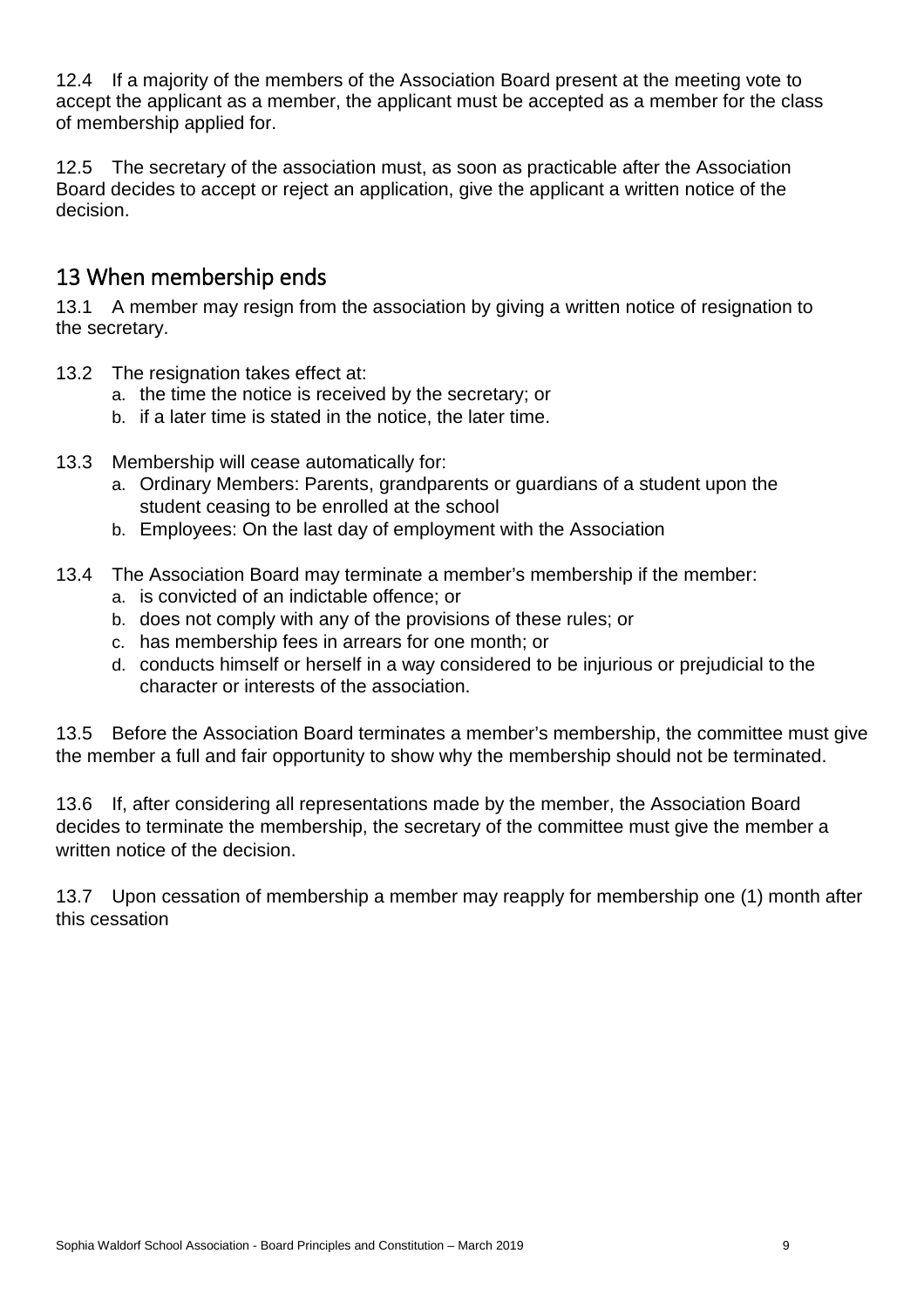# <span id="page-9-0"></span>14 Appeal against rejection or termination of membership

14.1 A person whose application for membership has been rejected, or whose membership has been terminated, may give the secretary written notice of the person's intention to appeal against the decision.

14.2 A notice of intention to appeal must be given to the secretary within one (1) month after the person receives written notice of the decision.

14.3 If the secretary receives a notice of intention to appeal, the secretary must, within one (1) month after receiving the notice, call a general meeting to decide the appeal.

#### <span id="page-9-1"></span>15 General meeting to decide appeal

15.1 The general meeting to decide an appeal must be held within three (3) months after the secretary receives the notice of intention to appeal.

15.2 At the meeting, the applicant must be given a full and fair opportunity to show why the application should not be rejected or the membership should not be terminated.

15.3 Also, the Association Board and the members of the committee who rejected the application or terminated the membership must be given a full and fair opportunity to show why the application should be rejected or the membership should be terminated.

15.4 An appeal must be decided by a majority vote of the members present and eligible to vote at the meeting.

15.5 If a person whose application for membership has been rejected does not appeal against the decision within one (1) month after receiving written notice of the decision, or the person appeals but the appeal is unsuccessful, the secretary must, as soon as practicable, refund the membership fee paid by the person.

## <span id="page-9-2"></span>16 Register of members

16.1 The Association Board must keep a register of members of the association.

- 16.2 The register must include the following particulars for each member:
	- a. the full name of the member;
	- b. the postal or residential address of the member;
	- c. the date of admission as a member;
	- d. the date of death or time of resignation of the member;
	- e. details about the termination or reinstatement of membership; and
	- f. any other particulars the Association Board or the members at a general meeting decide.

16.3 The register must be open for inspection by members of the association at all reasonable times.

16.4 A member must contact the secretary to arrange an inspection of the register. However, the Association Board may, on the application of a member of the association, withhold information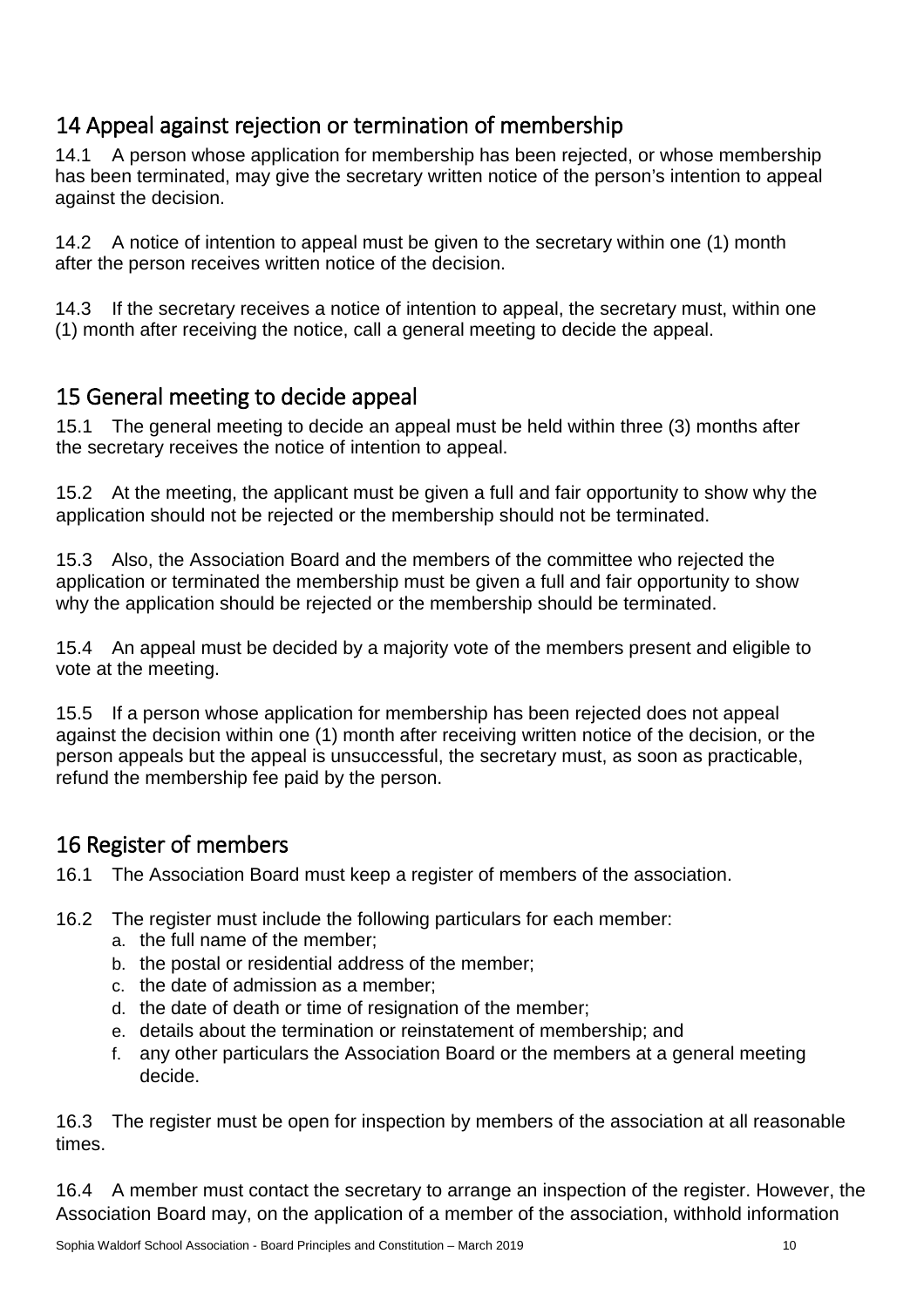about the member (other than the members full name) from the register available for inspection if the Association Board has reasonable grounds for believing the disclosure of the information would put the member at risk of harm.

## <span id="page-10-0"></span>17 Prohibition on use of information on register of members

- 17.1 A member of the association must not:
	- a. use information obtained from the register of members of the association to contact, or send material to, another member of the association for the purpose of advertising for political, religious, charitable or commercial purposes; or
	- b. disclose information obtained from the register to someone else, knowing that the information is likely to be used to contact, or send material to, another member of the association for the purpose of advertising for political, religious, charitable or commercial purposes.

17.2 The above Clause 17.1 does not apply if the use or disclosure of the information is approved by the association.

## <span id="page-10-1"></span>18 Appointment or election of secretary

18.1 The secretary must be an individual residing in Queensland, or in another State but not more than 65km from the Queensland border, who is:

- a. a member of the association elected by the association as secretary; or
- b. any of the following persons appointed by the Association Board as secretary:
	- i. a member of the associations Association Board;
	- ii. another member of the association;
	- iii. another person.

18.2 If the association has not elected an interim officer as secretary for the association before its incorporation, the members of the Association Board must ensure a secretary is appointed or elected for the association within one (1) month after incorporation.

18.3 If a vacancy happens in the office of secretary, the members of the Association Board must ensure a secretary is appointed or elected for the association within one (1) month after the vacancy happens.

18.4 If the Association Board appoints a person mentioned in Clause 18.1(b)(ii) as secretary, other than to fill a casual vacancy on the Association Board, the person does not become a member of the Association Board.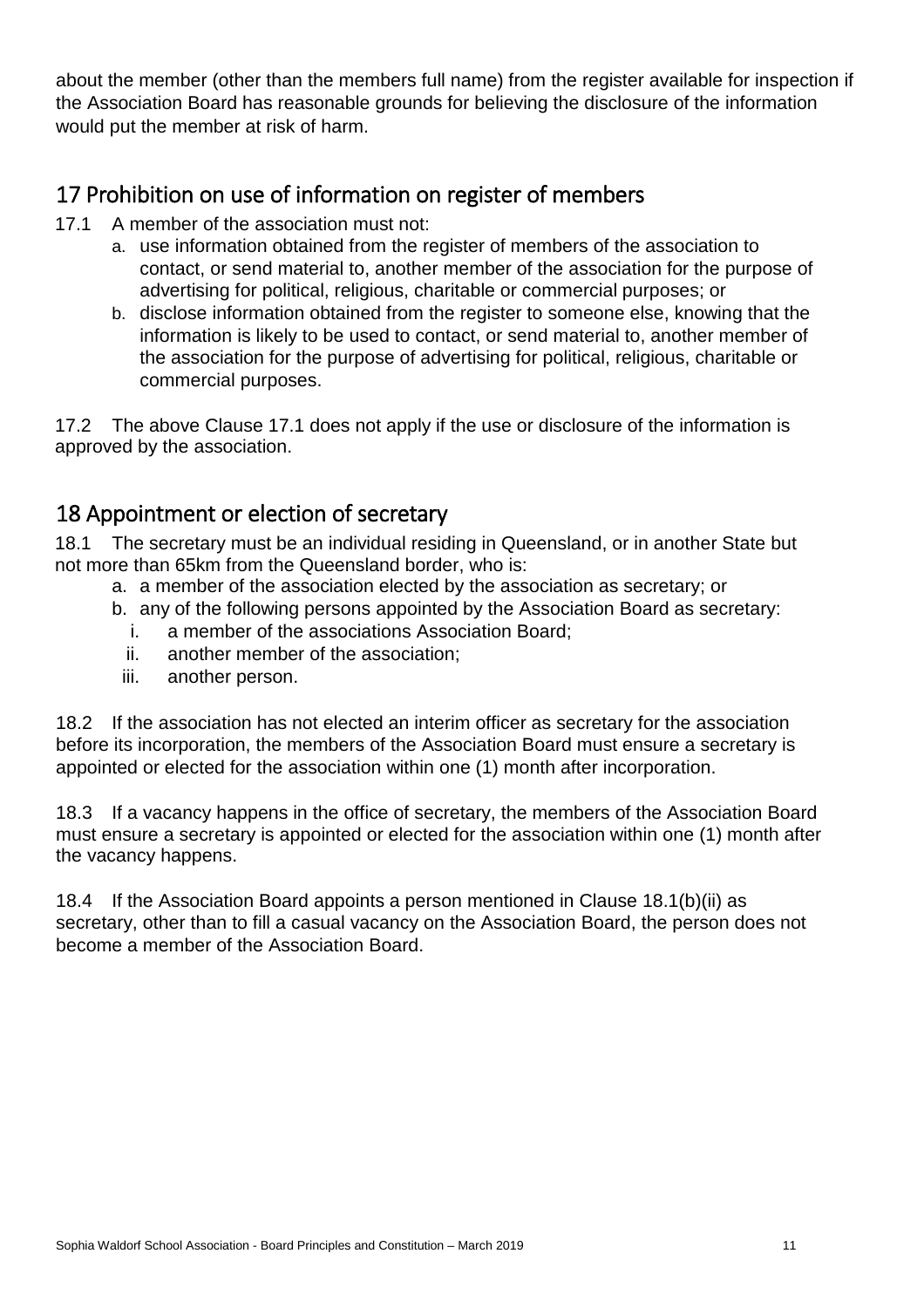18.5 However, if the Association Board appoints a person mentioned in Clause 18.1(b)(ii) as secretary to fill a casual vacancy on the Association Board, the person becomes a member of the Association Board.

18.6 If the Association Board appoints a person mentioned in Clause 15.1(b(iii) as secretary, the person does not become a member of the Association Board.

18.7 In this Clause, *casual vacancy* on an Association Board, means a vacancy that happens when an elected member of the Association Board resigns, dies or otherwise stops holding office.

## <span id="page-11-0"></span>19 Removal of secretary

19.1 The Association Board of the association may at any time remove a person appointed by the committee as the secretary.

19.2 If the Association Board removes a secretary who is a person mentioned in Clause 18.1(b)(i) the person remains a member of the Association Board.

19.3 If the Association Board removes a secretary who is a person mentioned in Clause 18.1(b)(ii) and who has been appointed to a casual vacancy on the Association Board under Clause 18.5, the person remains a member of the Association Board.

#### <span id="page-11-1"></span>20 Functions of secretary

- 20.1 The secretary's functions include, but are not limited to:
	- a. calling meetings of the association, including preparing notices of a meeting and
	- b. of the business to be conducted at the meeting in consultation with the chairperson of the association; and
	- c. keeping minutes of each meeting; and
	- d. keeping copies of all correspondence and other documents relating to the association; and
	- e. maintaining the register of members of the association.

## <span id="page-11-2"></span>21 Membership of Association Board

21.1 The Association Board of the Association (which will be referred to as 'the Board') shall consist of the following officer bearers:

- Chairperson
- Treasurer
- Secretary
- Four (4) members / community representatives.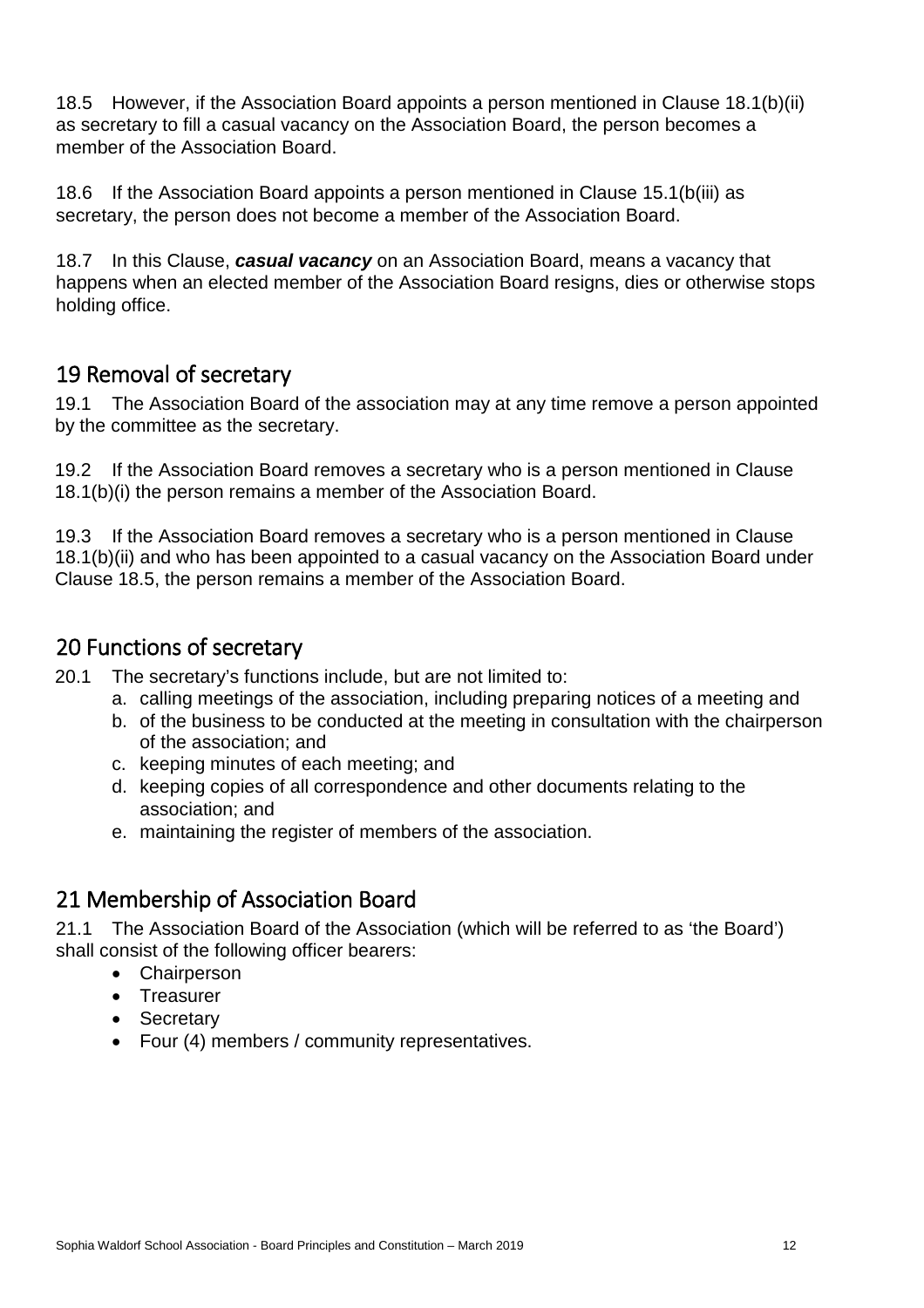21.2 A member of the Association Board, other than a secretary appointed by the Association Board under Clause 18.1(b)(iii), must be a member of the association.

21.3 At each annual general meeting of the association, the members of the Association Board must retire from office, but are eligible, on nomination, for re-election. As part of this process, the Association Board will develop and regularly review a policy on board member succession to ensure stability and governance continuity of the Association Board.

21.4 A member of the association may be appointed to a casual vacancy on the Association Board under Clause 24.

21.5 The Association Board shall consist of at least seven (7) members.

## <span id="page-12-0"></span>22 Electing the Association Board

- 22.1 A member of the Association Board may only be elected as follows:
	- a. any two (2) members of the association may nominate another member (the *candidate*) to serve as a member of the Association Board;
	- b. the nomination must be:
		- i. in writing; and
		- ii. signed by the candidate and the members who nominated him or her; and
		- iii. given to the secretary at least 14 days before the annual general meeting at which the election is to be held;
	- c. each member of the association present and eligible to vote at the annual general meeting may vote for one (1) candidate for each vacant position on the Association Board;
	- d. the selection of board members will be based upon merit, passion and involvement in the initiative and in our future school
	- e. if, at the start of the meeting, there are not enough candidates nominated, nominations may be taken from the floor of the meeting.
- 22.2 A person may be a candidate only if the person is an adult; and
	- a. is not ineligible to be elected as a member under Section 61A of the Act.
	- b. holds a valid Blue Card.

22.3 A list of the candidates' names in alphabetical order, with the names of the members who nominated each candidate, must be posted in a conspicuous place in the office or usual place of meeting of the association for at least seven (7) days immediately preceding the annual general meeting.

22.4 If required by the Association Board, balloting lists must be prepared containing the names of the candidates in alphabetical order.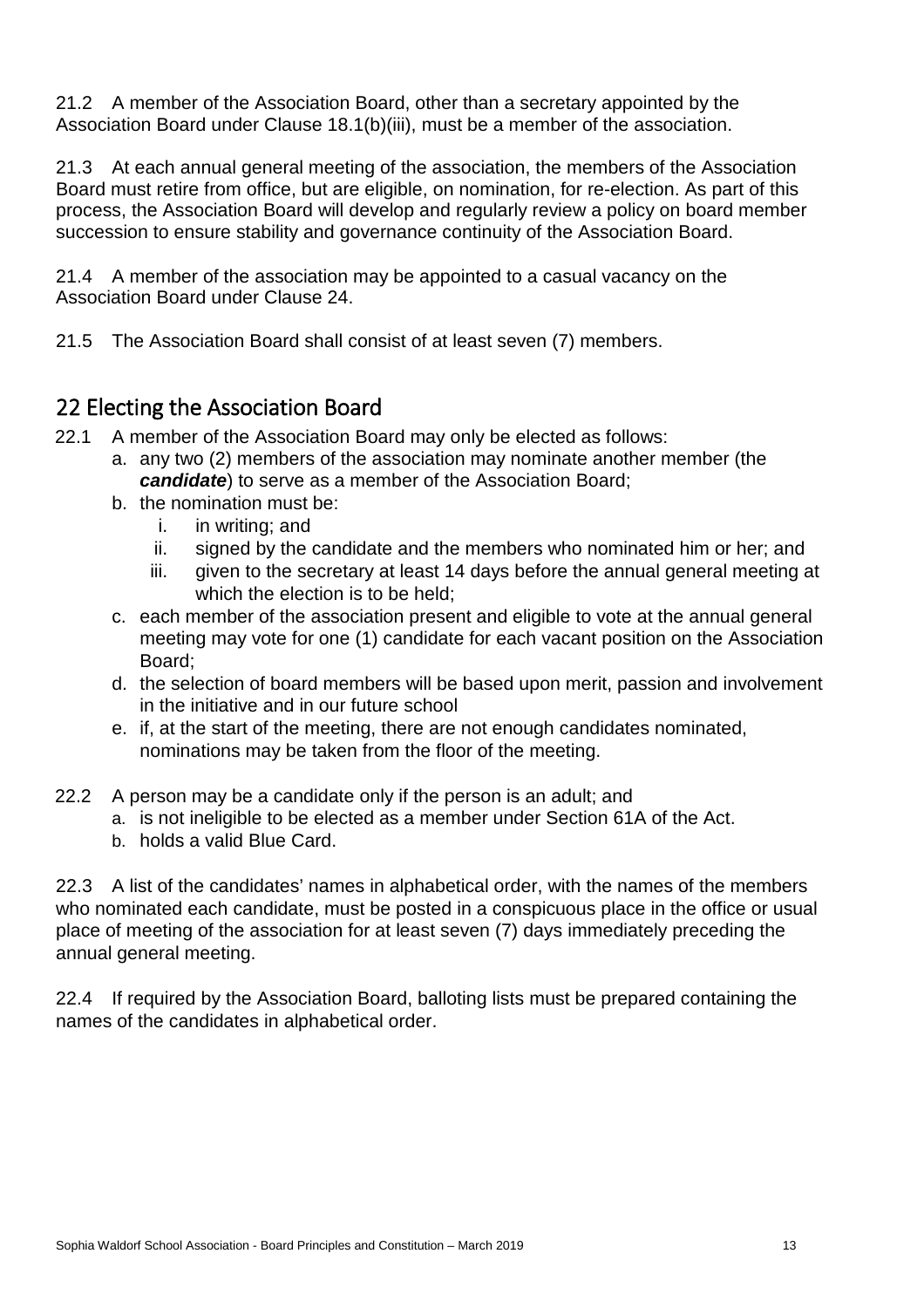22.5 The Association Board must ensure that, before a candidate is elected as a member of the Association Board, the candidate is advised:

- a. whether or not the association has public liability insurance; and
- b. if the association has public liability insurance—the amount of the insurance.

## <span id="page-13-0"></span>23 Resignation, removal or vacation of office of Association Board member

23.1 A member of the Association Board may resign from the committee by giving written notice of resignation to the secretary.

- 23.2 The resignation takes effect at:
	- a. the time the notice is received by the secretary; or
	- b. if a later time is stated in the notice, the later time.

23.3 A member may be removed from office at a general meeting of the association if a majority of the members present and eligible to vote at the meeting vote in favour of removing the member.

23.4 Before a vote of members is taken about removing the member from office, the member must be given a full and fair opportunity to show cause why he or she should not be removed from office.

23.5 A member has no right of appeal against the member's removal from office under this rule.

23.6 A member immediately vacates the office of member in the circumstances mentioned in Section 64(2) of the Act.

#### <span id="page-13-1"></span>24 Vacancies on Association Board

24.1 If a casual vacancy happens on the Association Board, the continuing members of the committee may appoint another member of the association to fill the vacancy until the next annual general meeting.

24.2 The continuing members of the Association Board may act despite a casual vacancy on the Association Board.

24.3 However, if the number of committee members is less than the number fixed under Clause 28.1 as a quorum of the Association Board, the continuing members may act only to:

- a. increase the number of Association Board members to the number required for a quorum; or
- b. call a general meeting of the association.

#### <span id="page-13-2"></span>25 Functions of the Association Board

25.1 Subject to these rules or a resolution of the members of the association carried at a general meeting, the Association Board has the general control and management of the administration of the affairs, property and funds of the association.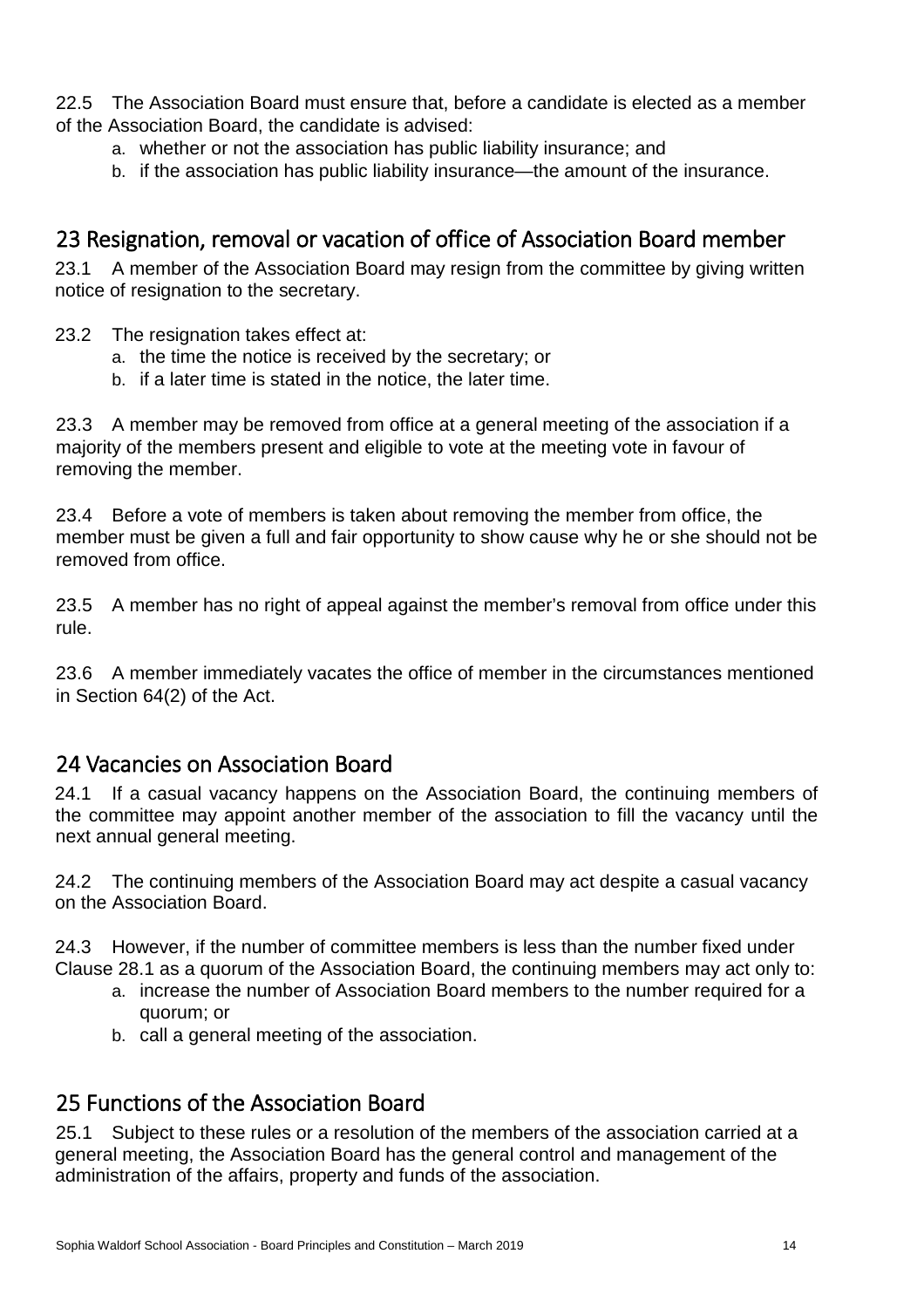25.2 Each board member has chosen to serve on the board because they want to be involved in the growth and progress of this school.

25.3 As a collective, the board is responsible for directing the business affairs of the initiative/school. This includes adopting policies and regulations, and revising them as needed. The board is also responsible for overseeing the financial operations, including fundraising.

25.4 The Association Board has authority to interpret the meaning of these rules and any matter relating to the association on which the rules are silent, but any interpretation must have regard to the Act, including any regulation made under the Act.

*Note*: The Act prevails if the association's rules are inconsistent with the Act (see Section 1B of the Act).

- 25.6 The Association Board may exercise the powers of the association:
	- a. to borrow, raise or secure the payment of amounts in a way the members of the association decide; and
	- b. to secure the amounts mentioned in paragraph (a) or the payment or performance of any debt, liability, contract, guarantee or other engagement incurred or to be entered into by the association in any way, including by the issue of debentures (perpetual or otherwise) charged upon the whole or part of the associations property, both present and future; and
	- c. to purchase, redeem or pay off any securities issued; and
	- d. to borrow amounts from members and pay interest on the amounts borrowed; and
	- e. to mortgage or charge the whole or part of its property; and
	- f. to issue debentures and other securities, whether outright or as security for any debt, liability or obligation of the association; and
	- g. to provide and pay off any securities issued; and
	- h. to invest in a way the members of the association may from time to time decide.

For Clause 25.6(d), the rate of interest must not be more than the current rate being charged for overdrawn accounts on money lent (regardless of the term of the loan) by:

- a. the financial institution for the association; or
- b. if there is more than one (1) financial institution for the association, the financial institution nominated by the Association Board.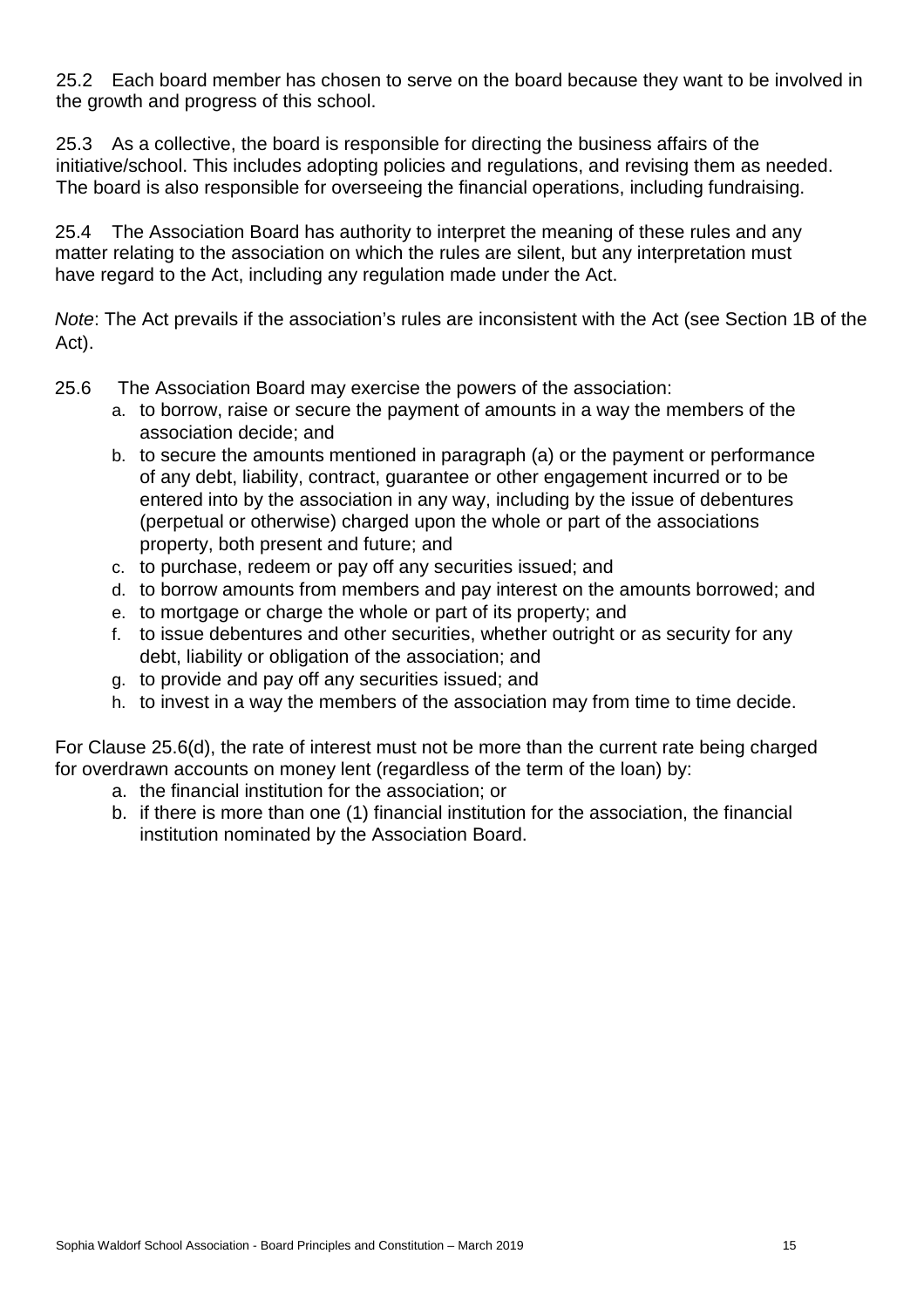# <span id="page-15-0"></span>26 Roles and responsibilities of Association Board

#### <span id="page-15-1"></span>Chairperson

26.1 The chairperson will be appointed by the association to conduct and manage meeting proceedings with the objective of ensuring that meetings are run fairly and without bias.

- 26.2 In the boardroom, the chairperson is expected to (but is not limited to):
	- a. Lead and guide the board in carrying out its role as the school's governing body;
	- b. Ensure the board properly considers the right matters;
	- c. Bring the board to clear conclusions;
	- d. Ensure the board's decisions have been implemented;
	- e. Participate in the work of committees of the board as appropriate;
	- f. Monitor and improve the quality and effectiveness of the board;
	- g. Ensure the board regularly considers the mix of skills, knowledge and experience it requires as part of its succession planning activities; and
	- h. Ensure the board regularly reviews its performance.
- 26.3 In the school and community, the chairperson is expected to (but is not limited to):
	- a. Consult, support and advise the principal and to be informed, consulted and advised by the principal about the school;
	- b. Maintain an effective relationship with the principal;
	- c. Attend and participate in school functions and to represent it in the wider community, as required;
	- d. Preside at graduation ceremonies, confer awards and perform other ceremonial duties as required;
	- e. Support the role and standing of the school in the wider community.
	- f. Mentor board members as required;
	- g. Maintain effective relationships with key stakeholders; and
	- h. Model agreed behaviours.

#### <span id="page-15-2"></span>Vice Chairperson

26.4 The role of the vice-chairperson is to support the chairperson. The vice-chairperson shall deputise as required, and take on the roles and responsibilities of the chairperson.

#### <span id="page-15-3"></span>**Treasurer**

26.5 A treasurer will manage the financial affairs of the Association, this includes (but is not limited to):

- a. Keeping up-to-date records as well as an audit trail for all transactions;
- b. Making sure the board understands its financial obligations;
- c. Providing financial analysis that allows the board to make informed decisions about future income or expenditure;
- d. Protecting the organisation against fraud and theft, insuring safe custody of money and prompt banking;
- e. Making sure the association complies with tax regulations;
- f. Reviewing all internal processes and reporting methods (at least annually).
- g. Track income and expenditure and ensure adequate up-to-date record keeping.
- h. Setting-up a financial committee to provide a link between members and our board, as required; and
- i. Setting-up an audit committee and appoint an external auditor, as required.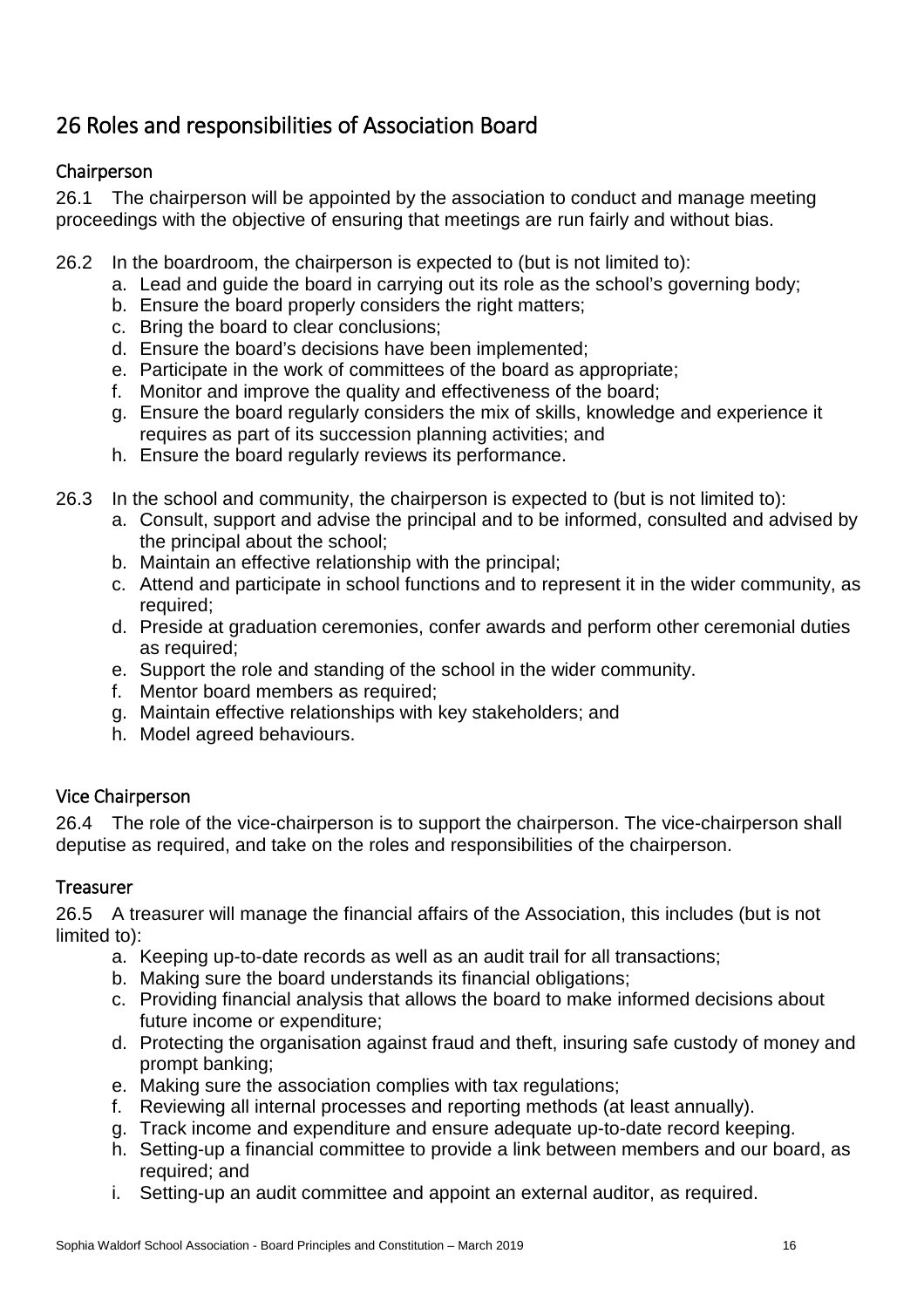#### <span id="page-16-0"></span>**Secretary**

26.6 The secretary will provide administrative support to the board, this includes (but is not limited to):

- a. Arranging meetings;
- b. Preparing and sending out agendas, minutes and other appropriate documentation and papers for the association;
- c. Keeping copies of all correspondence and other documents relating to the association;
- d. Maintaining the register of members of the association;
- e. Following-up and informing members of arising actions; and
- f. Prepare and respond to emails, and to share these with appropriate board members or sub-groups.

# <span id="page-16-1"></span>27 Meetings of Association Board

27.1 Subject to this rule, the Association Board may meet and conduct its proceedings as it considers appropriate.

27.2 The Association Board will meet as needed and at least each month in the first two years and then must meet at least once every three (3) months to exercise its functions.

27.3 The Association Board must decide how a meeting is to be called.

27.4 Notice of a meeting is to be given in the way decided by the Association Board.

27.5 The Association Board may hold meetings, or permit a committee member to take part in its meetings, by using any technology that reasonably allows the member to hear and take part in discussions as they happen.

27.6 A committee member who participates in the meeting as mentioned in Clause 27.5 is taken to be present at the meeting.

27.7 A question arising at a committee meeting is to be decided by a majority vote of members of the committee present at the meeting and, if the votes are equal, the question is decided in the negative.

27.8 A member of the Association Board must not vote on a question about a contract or proposed contract with the association if the member has an interest in the contract or proposed contract and, if the member does vote, the members vote must not be counted.

27.9 The chairperson is to preside as chairperson at an Association Board meeting.

27.10 If there is no chairperson or if the chairperson is not present within 10 minutes after the time fixed for an Association Board meeting, the Vice Chairperson will preside as chairperson at the meeting.

## <span id="page-16-2"></span>28 Quorum for, and adjournment of, Association Board meeting

28.1 At an Association Board meeting, more than 50% of the members elected to the committee as at the close of the last general meeting of the members form a quorum.

28.2 If there is no quorum within 30 minutes after the time fixed for an Association Board meeting called on the request of members of the committee, the meeting lapses.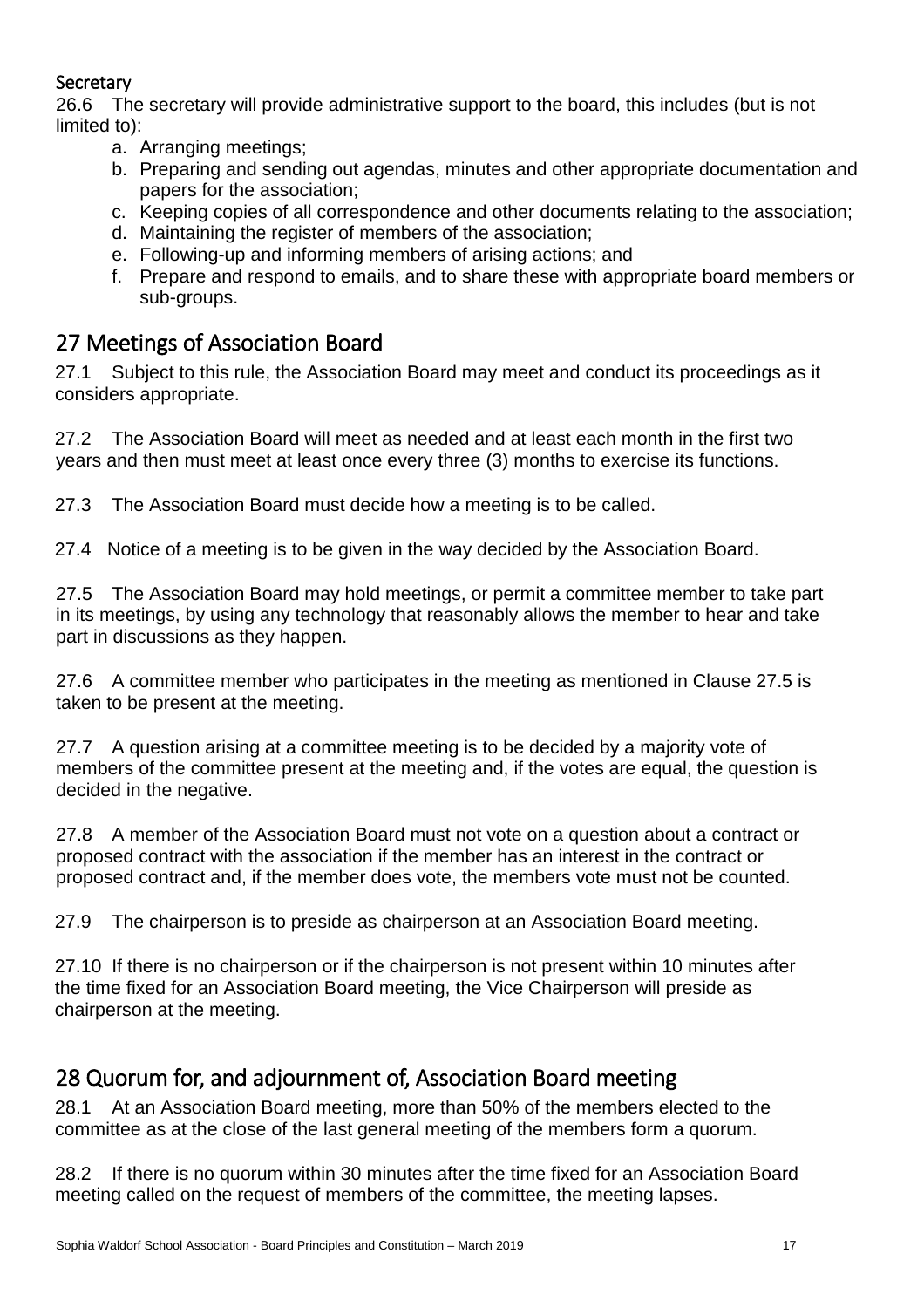28.3 If there is no quorum within 30 minutes after the time fixed for an Association Board meeting called other than on the request of the members of the committee:

- a. the meeting is to be adjourned for at least one (1) day; and
- b. the members of the Association Board who are present are to decide the day, time and place of the adjourned meeting.

28.4 If, at an adjourned meeting mentioned in Clause 28.3, there is no quorum within 30 minutes after the time fixed for the meeting, the meeting lapses.

## <span id="page-17-0"></span>29 Special meeting of Association Board

29.1 If the secretary receives a written request signed by at least 33% of the members of the Association Board, the secretary must call a special meeting of the committee by giving each member of the committee notice of the meeting within 14 days after the secretary receives the request.

29.2 If the secretary is unable or unwilling to call the special meeting, the chairperson must call the meeting.

- 29.3 A request for a special meeting must state:
	- a. why the special meeting is called; and
	- b. the business to be conducted at the meeting.
- 29.4 A notice of a special meeting must state:
	- a. the day, time and place of the meeting; and
	- b. the business to be conducted at the meeting.

29.5 A special meeting of the Association Board must be held within 14 days after notice of the meeting is given to the members of the Association Board.

#### <span id="page-17-1"></span>30 Minutes of Association Board meetings

30.1 The secretary must ensure full and accurate minutes of all questions, matters, resolutions and other proceedings of each Association Board meeting are entered in a minute book.

30.2 To ensure the accuracy of the minutes, the minutes of each Association Board meeting must be signed by the chairperson of the meeting, or the chairperson of the next Association Board meeting, verifying their accuracy.

## <span id="page-17-2"></span>31 Appointment of sub-committees

31.1 The Association Board may appoint a sub-committee consisting of members of the association considered appropriate by the committee to help with the conduct of the associations operations.

31.2 The board appoints committees as it sees fit, in order to more efficiently manage the affairs of the school. The following are the current committees, however others may be created as the need arises:

- a. Anthroposophical and pedagogical development
- b. Events
- c. Finance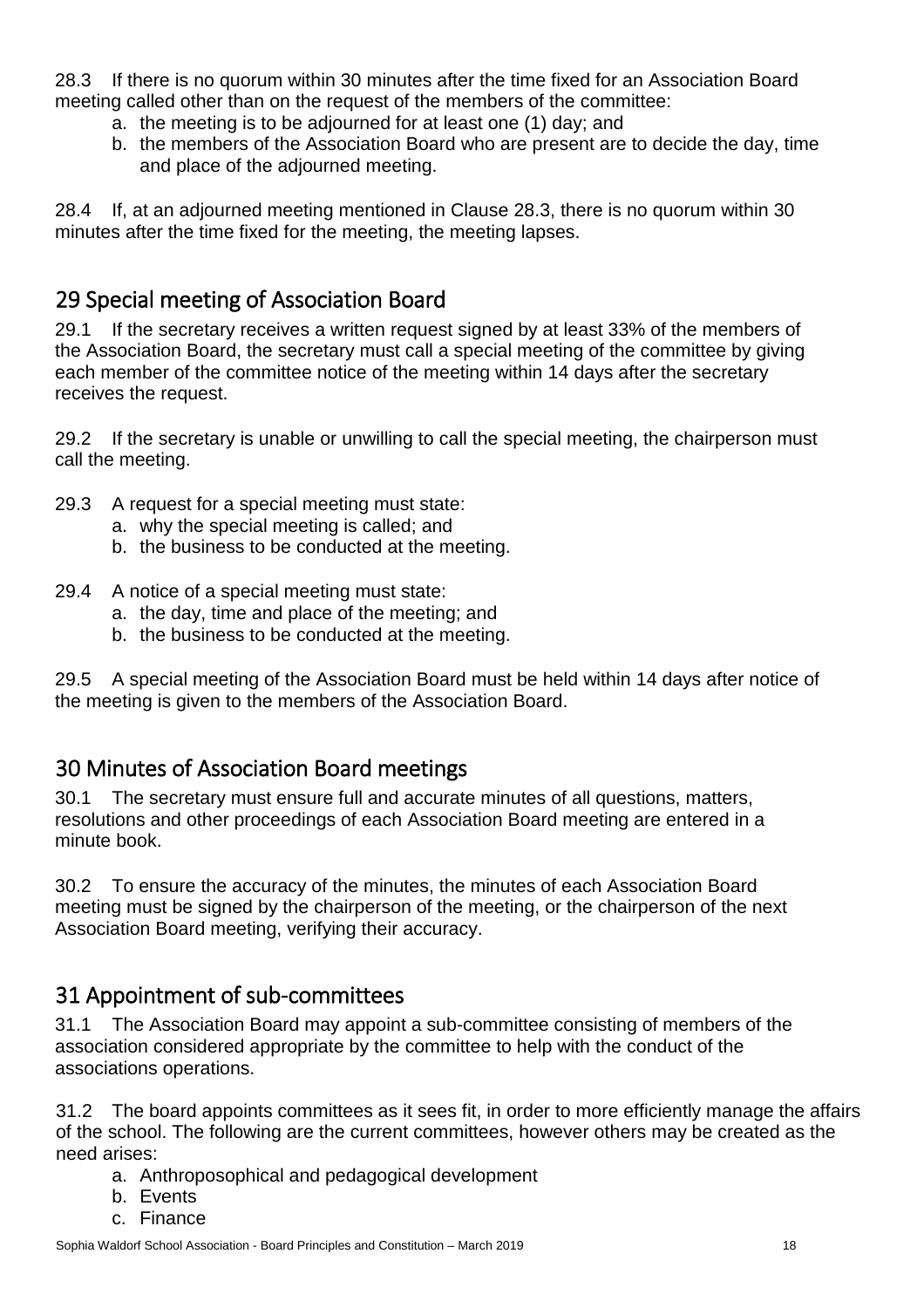- d. Marketing and Fundraising
- e. Reconciliation Action Plan
- f. Playgroup
- g. School accreditation and legislation
- h. Venue and infrastructure

31.3 One representative from each sub-committee will be required to report to the board at monthly meetings and is responsible for ensuring that the work of that committee is on schedule and is consistent with the purpose and values of the association.

31.4 A member of the sub-committee who is not a member of the Association Board is not entitled to vote at an Association Board meeting.

31.5 A sub-committee may elect a chairperson of its meetings.

31.6 If a chairperson is not elected, or if the chairperson is not present within 10 minutes after the time fixed for a meeting, the members present may choose one (1) of their number to be chairperson of the meeting.

31.7 A sub-committee may meet and adjourn as it considers appropriate.

31.8 A question arising at a sub-committee meeting is to be decided by a majority vote of the members present at the meeting and, if the votes are equal, the question is decided in the negative.

## <span id="page-18-0"></span>32 Acts not affected by defects or disqualifications

32.1 An act performed by the Association Board, a sub-committee or a person acting as a member of the Association Board is taken to have been validly performed.

- 32.2 Clause 32.1 applies even if the act was performed when:
	- a. there was a defect in the appointment of a member of the Association Board, subcommittee or person acting as a member of the Association Board; or
	- b. an Association Board member, sub-committee member or person acting as a member of the Association Board was disqualified from being a member.

#### <span id="page-18-1"></span>33 Resolutions of Association Board without meeting

33.1 A written resolution signed by each member of the Association Board is as valid and effectual as if it had been passed at a committee meeting that was properly called and held.

33.2 A resolution mentioned in sub-rule (1) may consist of several documents in like form, each signed by one (1) or more members of the committee.

## <span id="page-18-2"></span>34 First annual general meeting

34.1 The first annual general meeting must be held within six (6) months after the end date of the association's first reportable financial year.

# <span id="page-18-3"></span>35 Subsequent annual general meetings

35.1 Each subsequent annual general meeting must be held: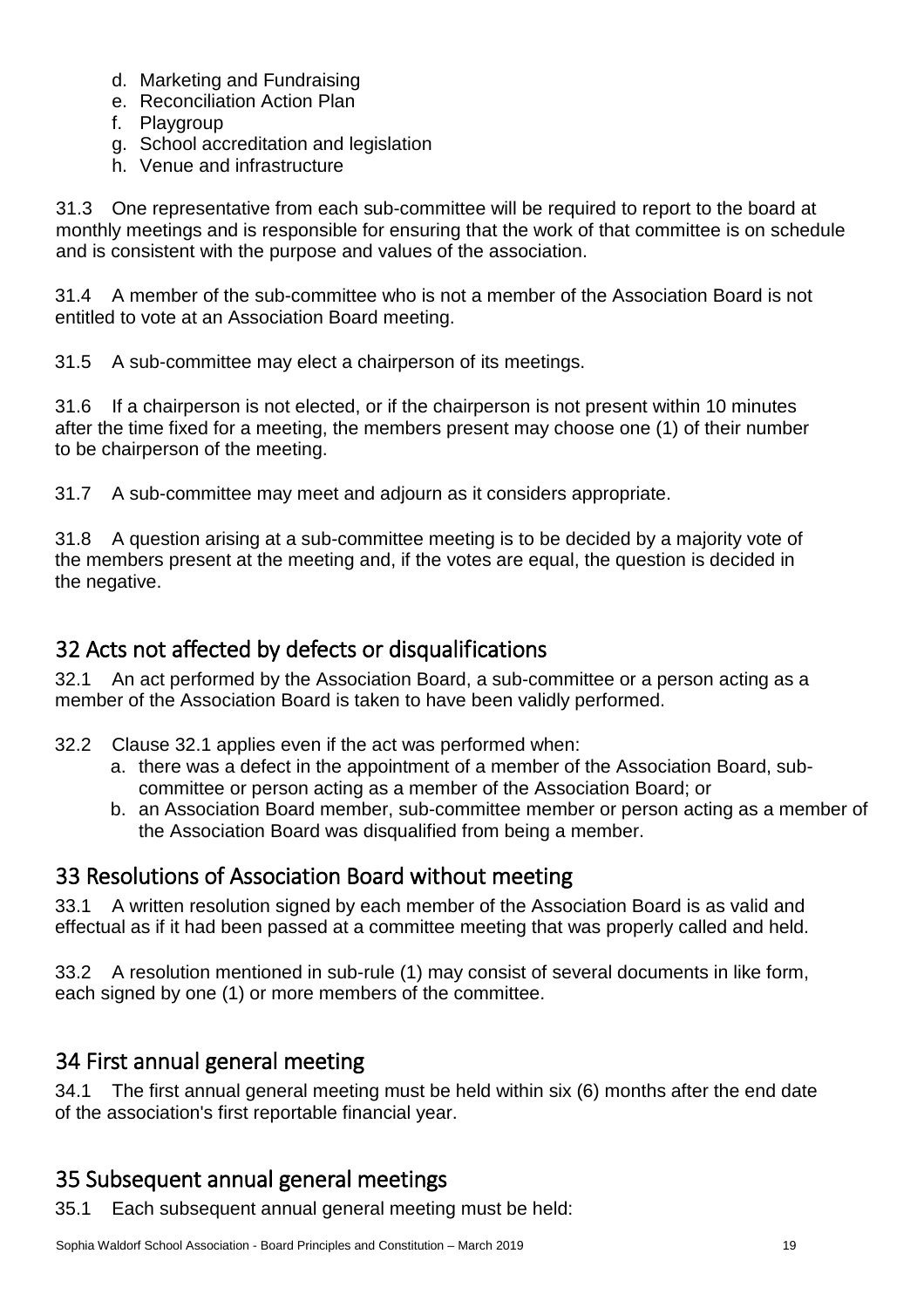- a. at least once each year; and
- b. within six (6) months after the end date of the association's reportable financial year.

# <span id="page-19-0"></span>36 Business to be conducted at annual general meeting (of Level 1 incorporated associations and particular Level 2 and 3 incorporated associations)

- 36.1 This rule applies only if the association is a:
	- a. Level 1 incorporated association; or
	- b. Level 2 incorporated association to which Section 59 of the Act applies;
	- c. Level 3 incorporated association to which Section 59 of the Act applies.

36.2 The following business must be conducted at each annual general meeting of the association:

- a. receiving the association's financial statement, and audit report, for the last reportable financial year;
- b. presenting the financial statement and audit report to the meeting for adoption;
- c. electing members of the Association Board;
- d. for a Level 1 incorporated association—appointing an auditor or an accountant for the present financial year;
- e. for a Level 2 incorporated association, or a Level 3 incorporated association, to which Section 59 of the Act applies—appointing an auditor, an accountant or an approved person for the present financial year.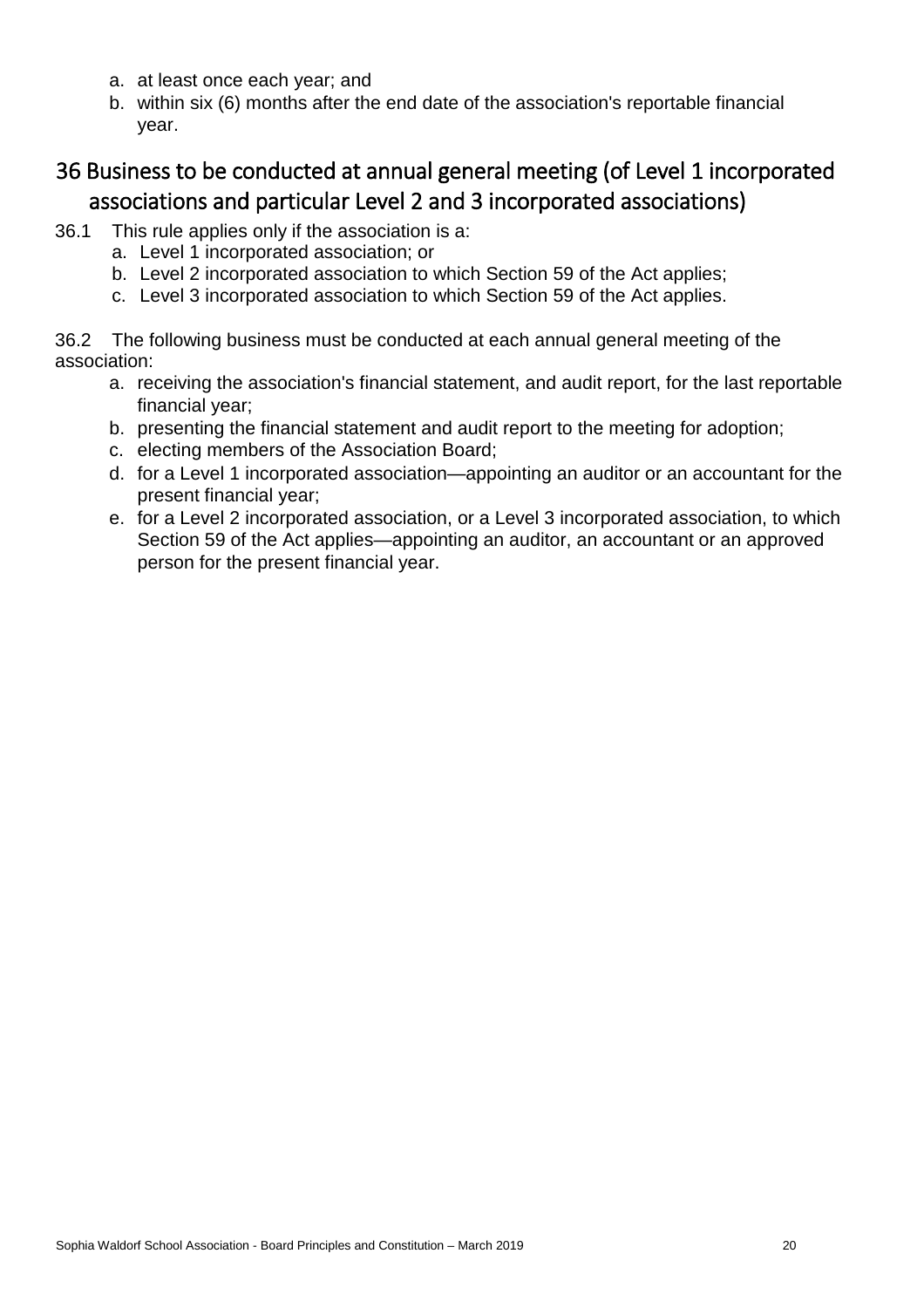# <span id="page-20-0"></span>37 Business to be conducted at annual general meeting (of other Level 2 incorporated associations)

37.1 This rule applies only if the association is a Level 2 incorporated association to which Section 59A of the Act applies.

37.2 The following business must be conducted at each annual general meeting of the association:

- a. receiving the association's financial statement, and signed statement, for the last reportable financial year;
- b. presenting the financial statement and signed statement to the meeting for adoption;
- c. electing members of the Association Board; and
- d. appointing an auditor, an accountant or an approved person for the present financial year.

# <span id="page-20-1"></span>38 Business to be conducted at annual general meeting (of other Level 3 incorporated associations)

38.1 This rule applies only if the association is a Level 3 incorporated association to which Section 59B of the Act applies.

38.2 The following business must be conducted at each annual general meeting of the association:

- a. receiving the association's financial statement, and signed statement, for the last reportable financial year;
- b. presenting the financial statement and signed statement to the meeting for adoption; and
- c. electing members of the Association Board.

# <span id="page-20-2"></span>39 Notice of general meeting

39.1 The secretary may call a general meeting of the association.

39.2 The secretary must give at least 14 days' notice of the meeting to each member of the association.

39.3 If the secretary is unable or unwilling to call the meeting, the chairperson must call the meeting.

39.4 The Association Board may decide the way in which the notice must be given.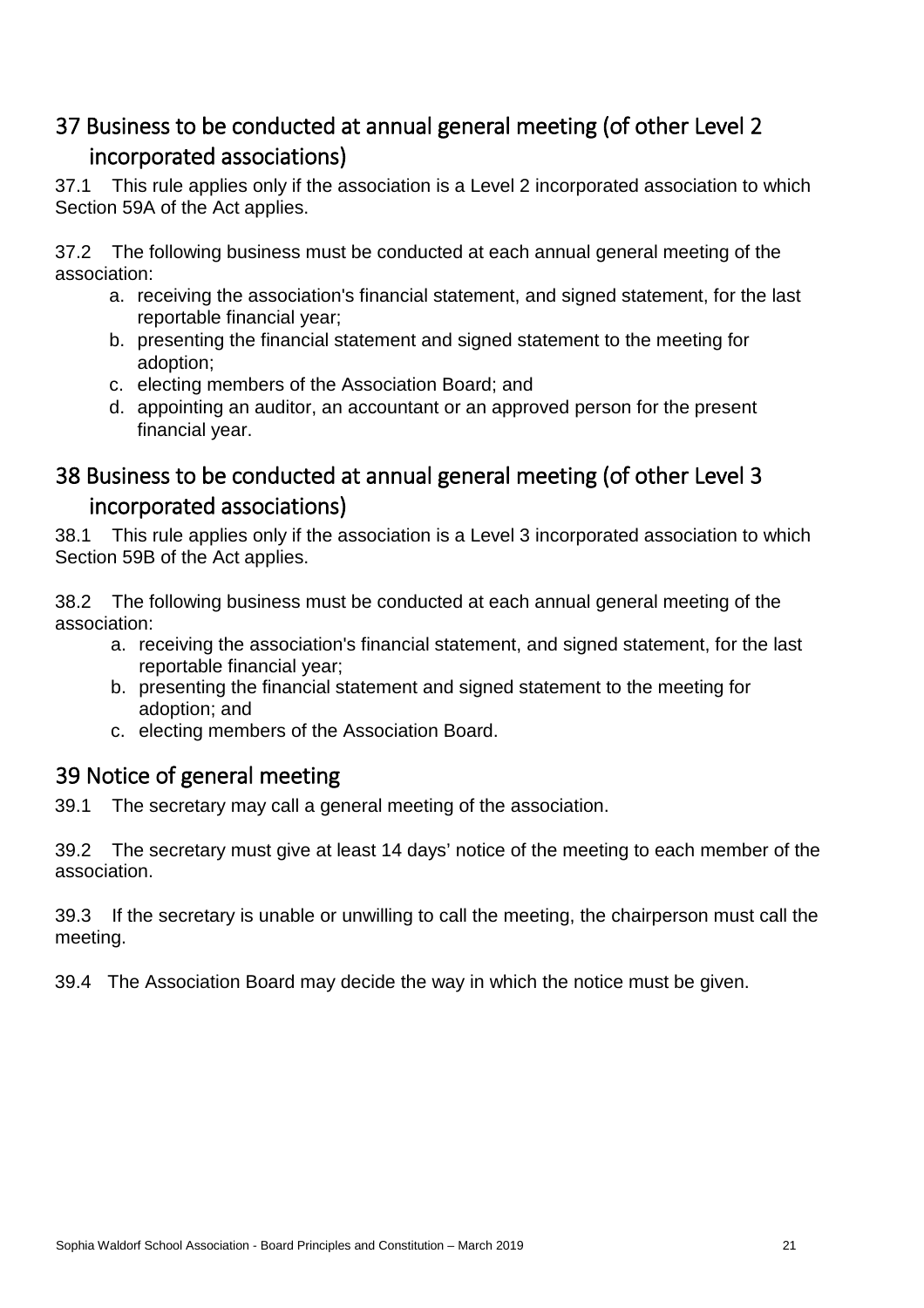- 39.5 However, notice of the following meetings must be given in writing:
	- a. a meeting called to hear and decide the appeal of a person against the Association Board's decision:
		- i. to reject the person's application for membership of the association; or
		- ii. to terminate the person's membership of the association.
	- b. a meeting called to hear and decide a proposed special resolution of the association.
- 39.6 A notice of a general meeting must state the business to be conducted at the meeting.

## <span id="page-21-0"></span>40 Quorum for, and adjournment of, general meeting

40.1 The quorum for a general meeting is at least the number of members elected or appointed to the Association Board at the close of the association's last general meeting plus one (1).

40.2 However, if all members of the association are members of the Association Board, the quorum is the total number of members less one (1).

40.3 No business may be conducted at a general meeting unless there is a quorum of members when the meeting proceeds to business.

40.4 If there is no quorum within 30 minutes after the time fixed for a general meeting called on the request of members of the Association Board or the association, the meeting lapses.

40.5 If there is no quorum within 30 minutes after the time fixed for a general meeting called other than on the request of members of the Association Board or the association:

- a. the meeting is to be adjourned for at least seven (7) days; and
- b. the Association Board is to decide the day, time and place of the adjourned meeting.

40.6 The chairperson may, with the consent of any meeting at which there is a quorum, and must if directed by the meeting, adjourn the meeting from time to time and from place to place.

40.7 If a meeting is adjourned under subrule (6), only the business left unfinished at the meeting from which the adjournment took place may be conducted at the adjourned meeting.

40.8 The secretary is not required to give the members notice of an adjournment or of the business to be conducted at an adjourned meeting unless a meeting is adjourned for at least 30 days.

40.9 If a meeting is adjourned for at least 30 days, notice of the adjourned meeting must be given in the same way notice is given for an original meeting.

## <span id="page-21-1"></span>41 Procedure at general meeting

41.1 A member may take part and vote in a general meeting in person, by proxy, by attorney or by using any technology that reasonably allows the member to hear and take part in discussions as they happen.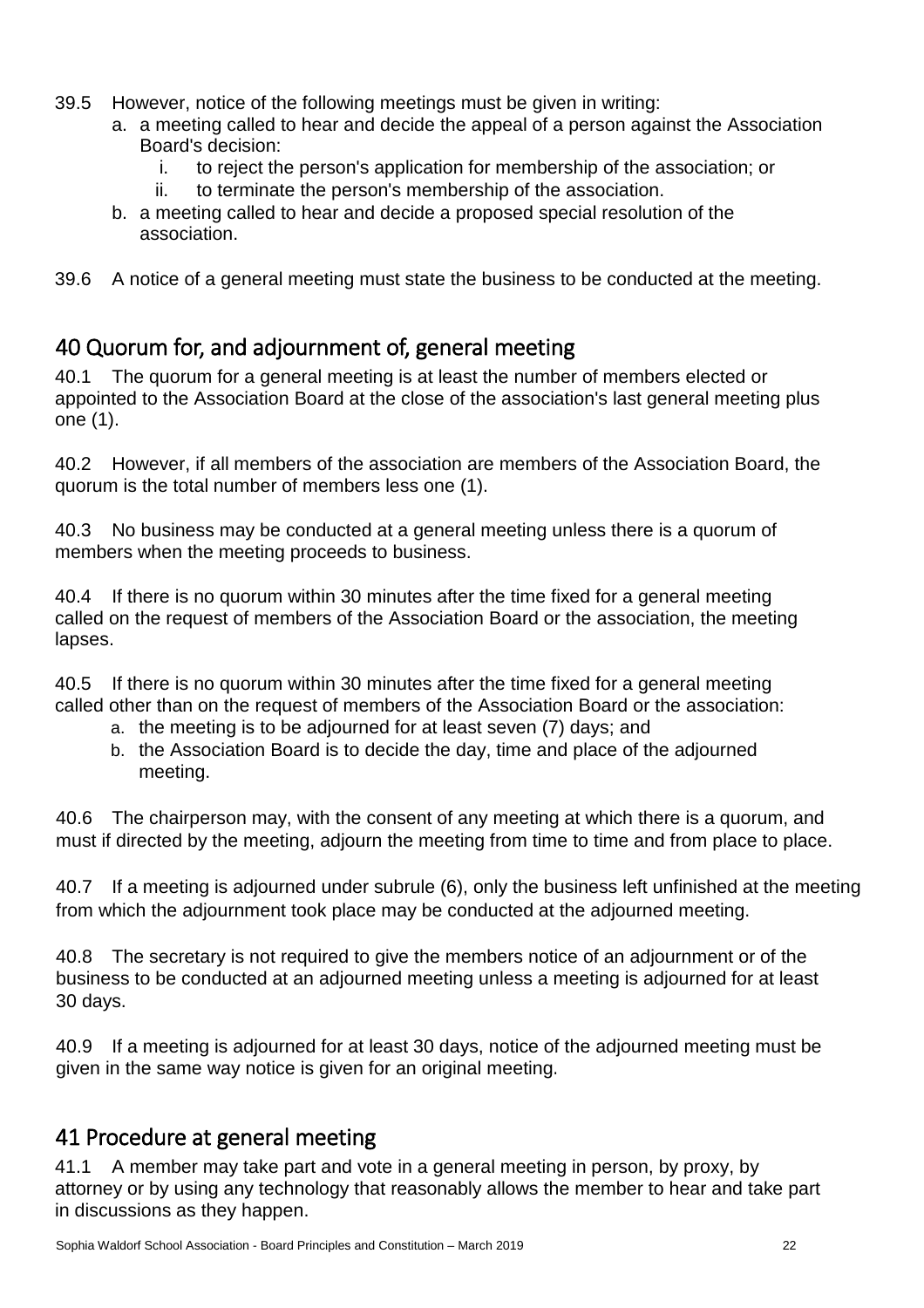41.2 A member who participates in a meeting as mentioned in subrule (1) is taken to be present at the meeting.

- 41.3 At each general meeting:
	- a. the chairperson is to preside as chairperson; and
	- b. if there is no chairperson or if the chairperson is not present within 15 minutes after the time fixed for the meeting or is unwilling to act, the vice chairperson should be chairperson of the meeting; and
	- c. the chairperson must conduct the meeting in a proper and orderly way.

41.4 The association from time to time, invite people to make presentations to the meeting and provide information, advice and opinion about a topic. These presenters do not have any other role in the meetings.

#### <span id="page-22-0"></span>42 Voting at general meeting

42.1 At a general meeting, each question, matter or resolution, other than a special resolution, must be decided by a majority of votes of the members present.

42.2 Each member present and eligible to vote is entitled to one (1) vote only and, if the votes are equal, the chairperson has a casting vote as well as a primary vote.

42.3 A member is not entitled to vote at a general meeting if the member's annual subscription is in arrears at the date of the meeting.

42.4 The method of voting is to be decided by the Association Board.

42.5 However, if at least 20% of the members present demand a secret ballot, voting must be by secret ballot.

42.6 If a secret ballot is held, the chairperson must appoint two (2) members to conduct the secret ballot in the way the chairperson decides.

42.7 The result of a secret ballot as declared by the chairperson is taken to be a resolution of the meeting at which the ballot was held.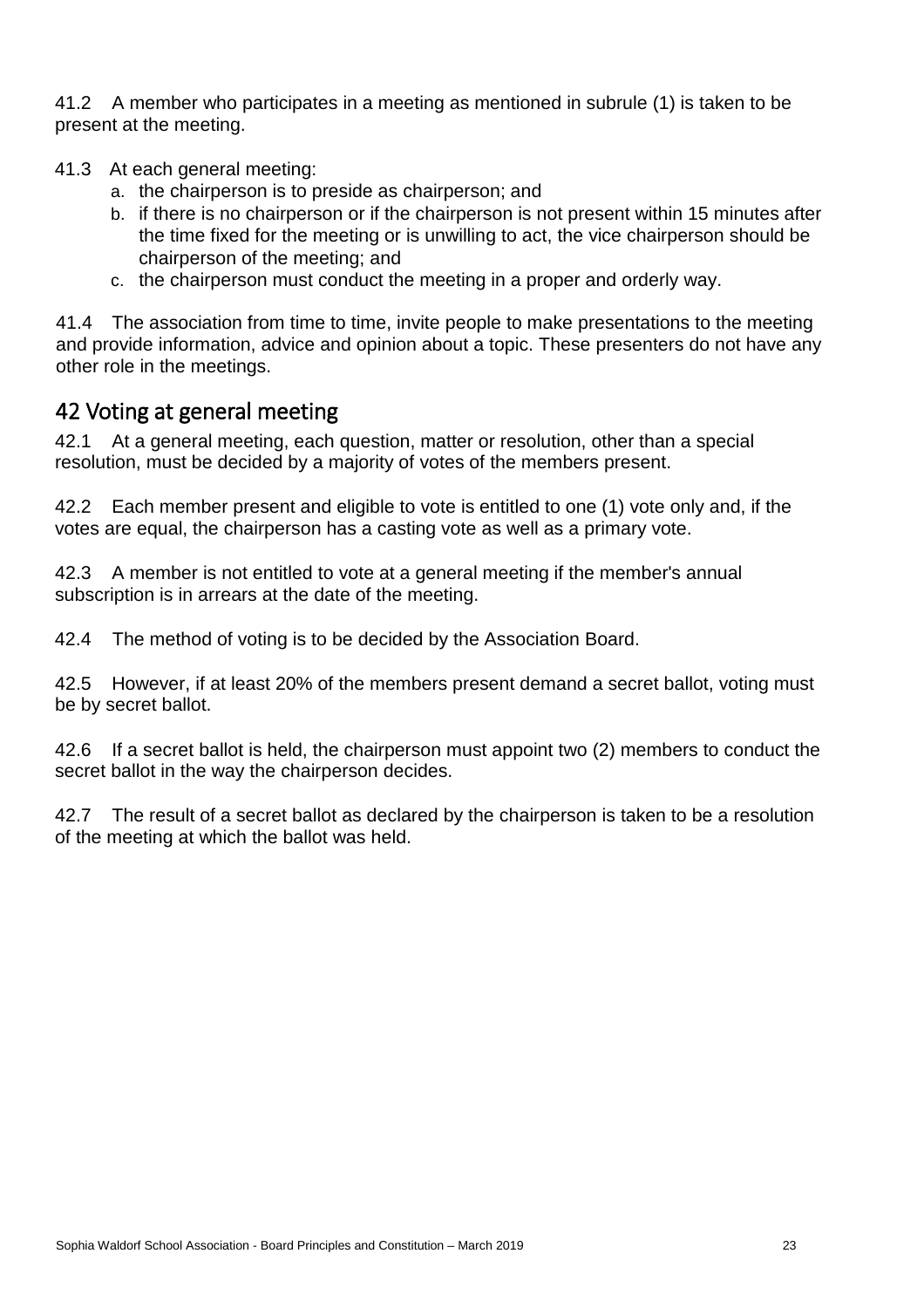## <span id="page-23-0"></span>43 Special general meeting

43.1 The secretary must call a special general meeting by giving each member of the association notice of the meeting within 14 days after:

- a. being directed to call the meeting by the Association Board; or
- b. being given a written request signed by:
	- i. at least 33% of the number of members of the Association Board when the request is signed; or
	- ii. at least the number of ordinary members of the association equal to double the number of members of the association on the Association Board when the request is signed plus 1; or
- c. being given a written notice of an intention to appeal against the decision of the Association Board:
	- i. to reject an application for membership; or
	- ii. to terminate a person's membership.
- 43.2 A request mentioned in subrule (1)(b) must state:
	- a. why the special general meeting is being called; and
	- b. the business to be conducted at the meeting.
- 43.3 A special general meeting must be held within 3 months after the secretary:
	- a. is directed to call the meeting by the Association Board; or
	- b. is given the written request mentioned in subrule (1)(b); or
	- c. is given the written notice of an intention to appeal mentioned in subrule (1)(c).

43.4 If the secretary is unable or unwilling to call the special meeting, the chairperson must call the meeting.

#### <span id="page-23-1"></span>44 Proxies

44.1 Proxy voting is permitted, if a prior approval has been obtained from the chair. Proxies can either be instructed how to vote on particular resolutions, or be left to decide how to cast the vote/s themselves. It is important that the Member appointing a proxy indicates their preference of these two options when seeking permission from the chair.

44.2 An instrument appointing a proxy must be in writing and be in the following or similar form:

*I, [name] of [address], being a member of the association, appoint [person's name] of as my proxy to vote for me on my behalf at the annual/general meeting of the association, to be held on the [number] day of [month] [year] and at any adjournment of the meeting.* 

*Signed this day [date dd/mm/yyyy]. [Signature]*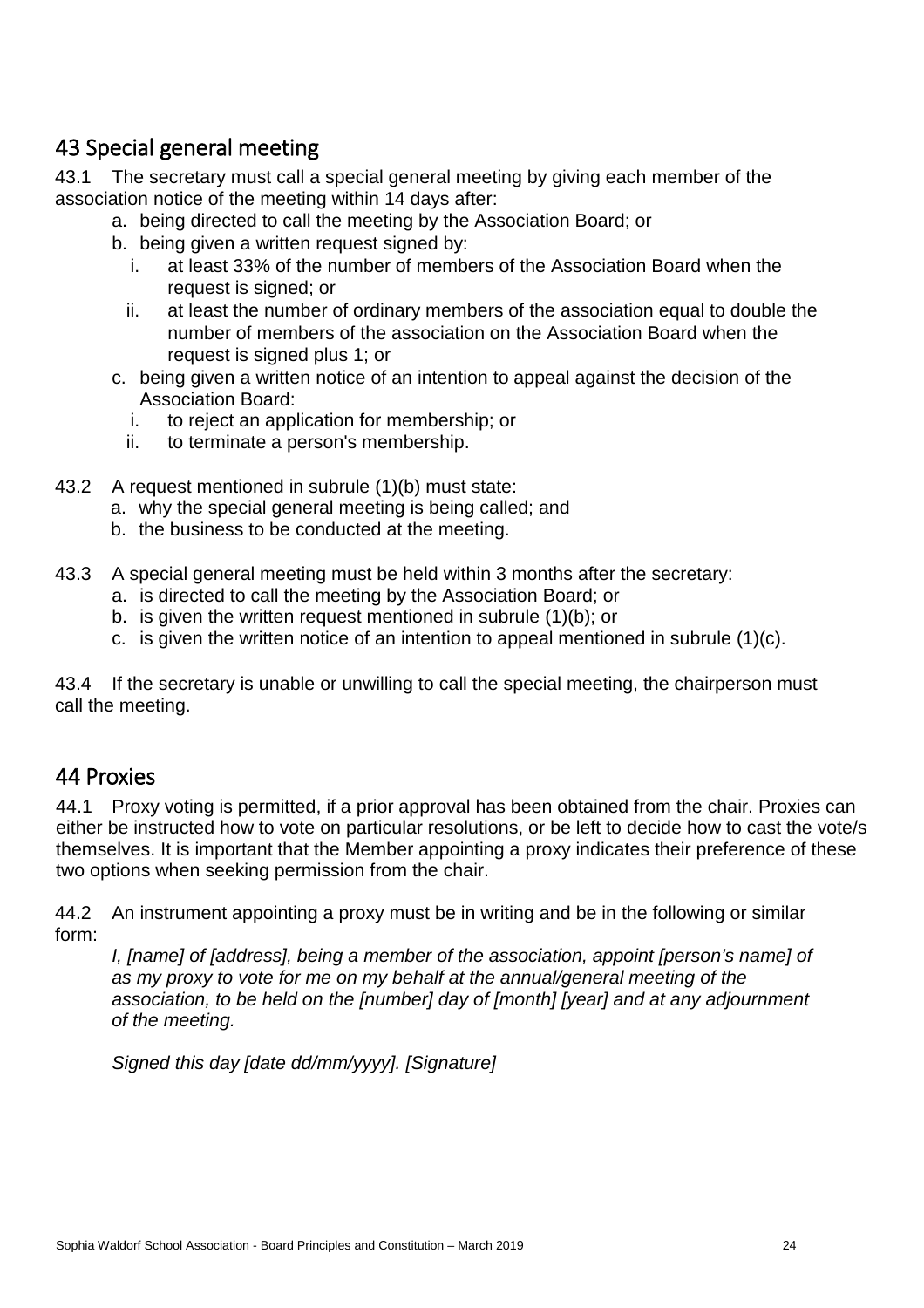- 44.3 The instrument appointing a proxy must:
	- a. if the appointor is an individual, be signed by the appointor or the appointor's attorney properly authorised in writing; or
	- b. if the appointor is a corporation:
		- i. be under seal; or
		- ii. be signed by a properly authorised officer or attorney of the corporation.

44.4 A proxy may be a member of the association or another person.

44.5 The instrument appointing a proxy is taken to confer authority to demand or join in demanding a secret ballot.

44.6 Each instrument appointing a proxy must be given to the secretary before the start of the meeting or adjourned meeting at which the person named in the instrument proposes to vote.

44.7 Unless otherwise instructed by the appointer, the proxy may vote as the proxy considers appropriate.

44.8 If a member wants a proxy to vote for or against a resolution, the instrument appointing the proxy must be in the following or similar form:

*I, [name] of [address], being a member of the association, appoint [person's name] of as my proxy to vote for me on my behalf at the annual/general meeting of the association, to be held on the [number] day of [month] [year] and at any adjournment of the meeting. This form is to be used in favour of/against [remove whichever is not wanted] the [name of resolution or list of resolutions].*

*Signed this day [date dd/mm/yyyy]. [Signature]*

#### <span id="page-24-0"></span>45 Minutes of general meetings

45.1 The secretary must ensure full and accurate minutes of all questions, matters, resolutions and other proceedings of each general meeting are entered in a minute book.

- 45.2 To ensure the accuracy of the minutes:
	- a. the minutes of each general meeting must be signed by the chairperson of the meeting, or the chairperson of the next general meeting, verifying their accuracy; and
	- b. the minutes of each annual general meeting must be signed by the chairperson of the meeting, or the chairperson of the next meeting of the association that is a general meeting or annual general meeting, verifying their accuracy.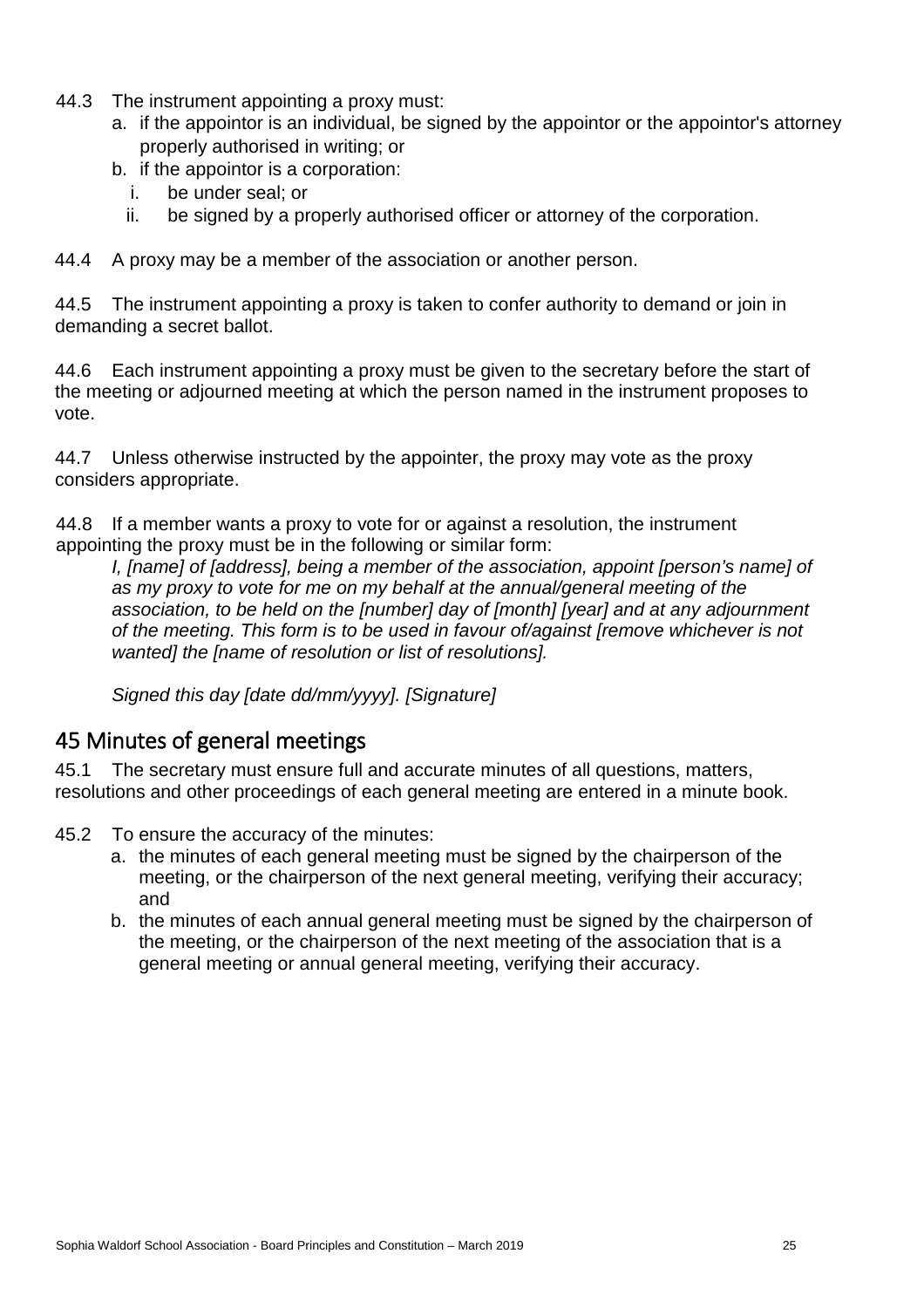45.3 If asked by a member of the association, the secretary must, within 28 days after the request is made:

- a. make the minute book for a particular general meeting available for inspection by the member at a mutually agreed time and place; and
- b. give the member copies of the minutes of the meeting.

45.4 The association may require the member to pay the reasonable costs of providing copies of the minutes.

#### <span id="page-25-0"></span>46 By-laws

46.1 The Association Board may make, amend or repeal by-laws, not inconsistent with these rules, for the internal management of the association.

46.2 A by-law may be set aside by a vote of members at a general meeting of the association.

## <span id="page-25-1"></span>47 Alteration of rules

47.1 Subject to the Act, these rules may be amended, repealed or added to by a special resolution carried at a general meeting.

47.2 However an amendment, repeal or addition is valid only if it is registered by the chief executive.

#### <span id="page-25-2"></span>48 Common seal

48.1 The Association Board must ensure the association has a common seal.

- 48.2 The common seal must be:
	- a. kept securely by the Association Board; and
	- b. used only under the authority of the Association Board.

48.3 Each instrument to which the seal is attached must be signed by a member of the Association Board and countersigned by:

- a. the secretary; or
- b. another member of the Association Board; or
- c. someone authorised by the Association Board.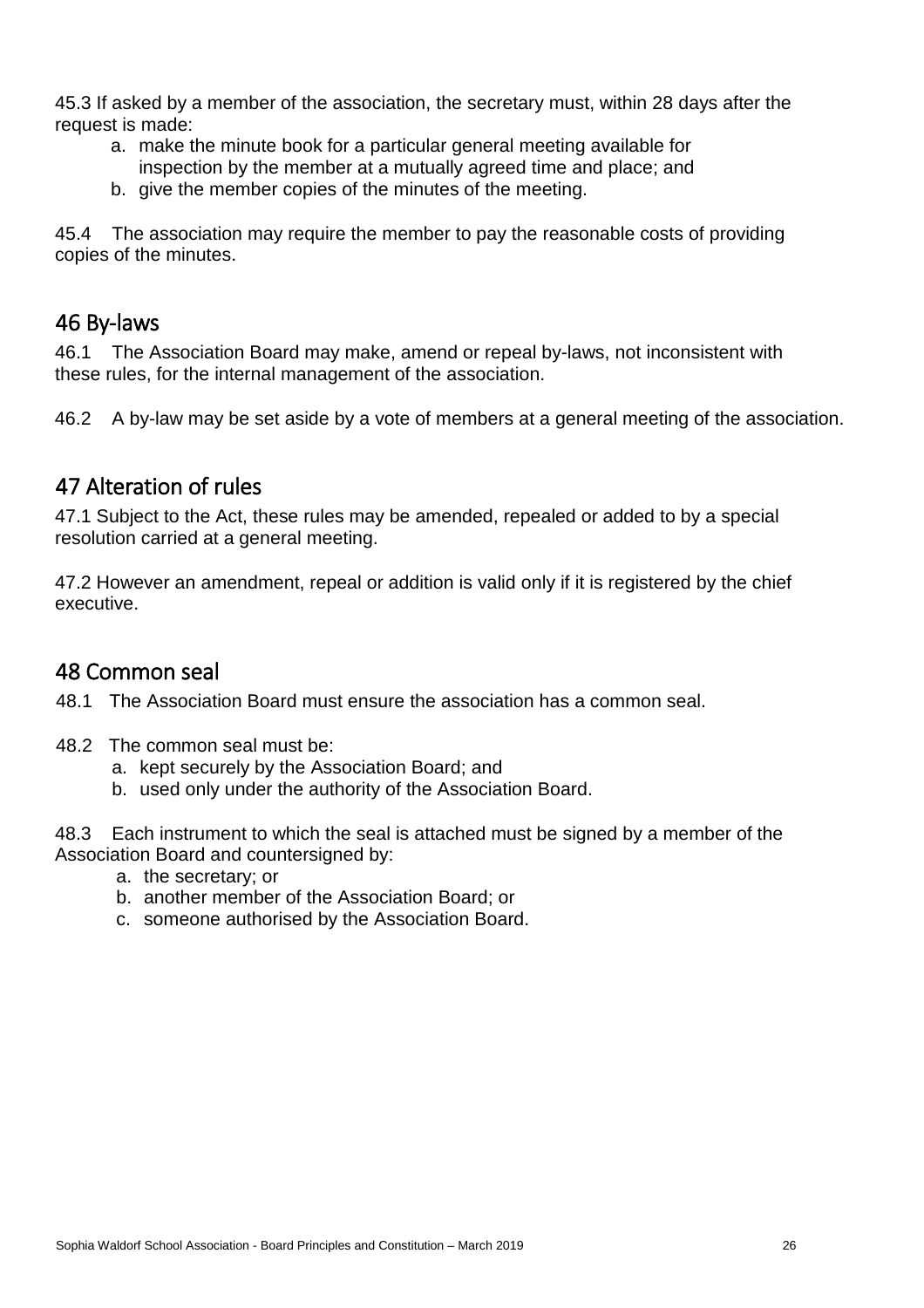#### <span id="page-26-0"></span>49 Funds and accounts

49.1 The funds of the association must be kept in an account in the name of the association in a financial institution decided by the Association Board.

49.2 Records and accounts must be kept in the English language showing full and accurate particulars of the financial affairs of the association.

49.3 All amounts must be deposited in the financial institution account as soon as practicable after receipt.

49.4 A payment by the association of \$100 or more must be made by cheque or electronic funds transfer.

49.5 If a payment of \$100 or more is made by cheque, the cheque must be signed by any of the following:

- a. the chairperson;
- b. the secretary;
- c. the treasurer;
- d. any one (1) of three (3) other members of the association who have been authorised by the Association Board to sign cheques issued by the association.

49.6 Cheques, other than cheques for wages, allowances or petty cash recoupment, must be crossed not negotiable.

49.7 A petty cash account must be kept on the premises, and the Association Board must decide the amount of petty cash to be kept in the account.

49.8 All expenditure must be approved or ratified at an Association Board meeting.

#### <span id="page-26-1"></span>50 General financial matters

50.1 On behalf of the Association Board, the treasurer must, as soon as practicable after the end date of each financial year, ensure a financial statement for its last reportable financial year is prepared.

50.2 The income and property of the association must be used solely in promoting the association's objects and exercising the association's powers.

#### <span id="page-26-2"></span>51 Documents

51.1 The Association Board must ensure the safe custody of books, documents, instruments of title and securities of the association.

#### <span id="page-26-3"></span>52 Financial Year

52.1 The end date of the association's financial year is 30 June in each year.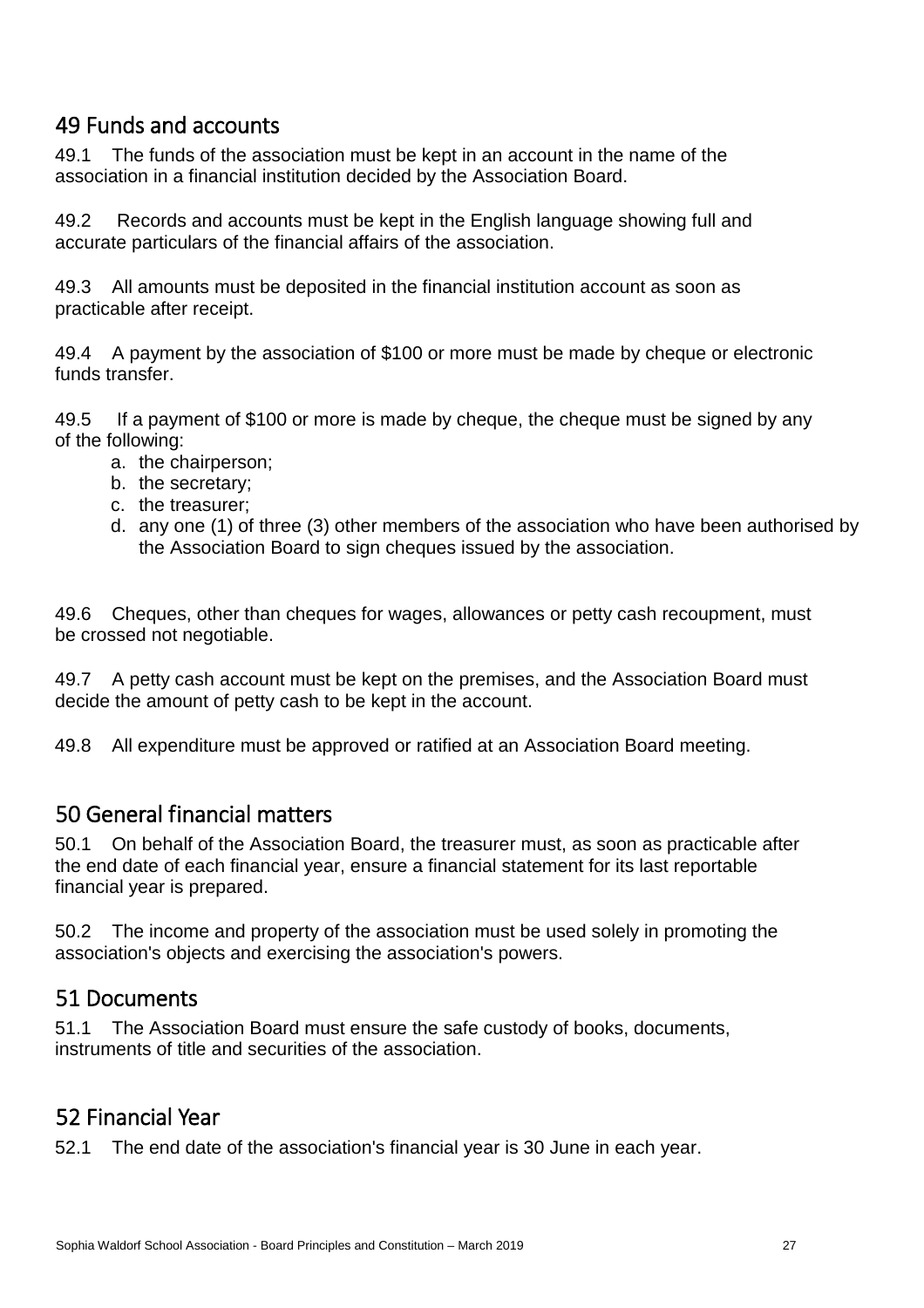## <span id="page-27-0"></span>53 Distribution of surplus assets to another entity

- 53.1 This rule applies if the association:
	- a. is wound-up under part 10 of the Act; and
	- b. has surplus assets.
- 53.2 The surplus assets must not be distributed among the members of the association.
- 53.3 The surplus assets must be given to another entity:
	- a. having objects similar to the association's objects; and
	- b. the rules of which prohibit the distribution of the entity's income and assets to its members.
- 53.4 In this rule, *surplus assets* see Section 92(3) of the Act.

# <span id="page-27-1"></span>54 Public Fund

It is the intention of the promoters or founders that the public will contribute to the fund and they invite such contributions – the public or a significant part of it does, in fact, contribute to the fund.

The fund is administered or controlled by the core Association Board (being the Chairperson, Secretary and Treasurer); or

when Governance structure is in place the Directors of the Governing Body.

Funds to be allocated with the larger community in mind and to be passed by special resolution at a general meeting.

Gifts and deductible contributions made to the fund are to be kept separate from any other funds in a separate bank account and clear accounting procedures are required.

#### **Non -profit clause**

'The assets and income of the organisation shall be applied solely in furtherance of its above-mentioned objects and no portion shall be distributed directly or indirectly to the members of the organisation except as bona fide compensation for services rendered or expenses incurred on behalf of the organisation.'

#### **Dissolution clause**

'In the event of the fund being wound up or dissolved, any surplus assets remaining after the payment of the funds liabilities shall be transferred to another fund, authority or institution which has similar objects and to which income tax deductible gifts can be made.'

## <span id="page-27-2"></span>55 School Building Fund

55.1 A school building fund is solely for providing money for acquiring, constructing or maintaining the school or college buildings. It cannot be used for any other purpose.

55.2 Expenditure on capital improvements and maintenance, as well as installing and maintaining fixtures, are accepted outlays of a school building fund.

55.3 This is operated in accordance with the rules of the public fund.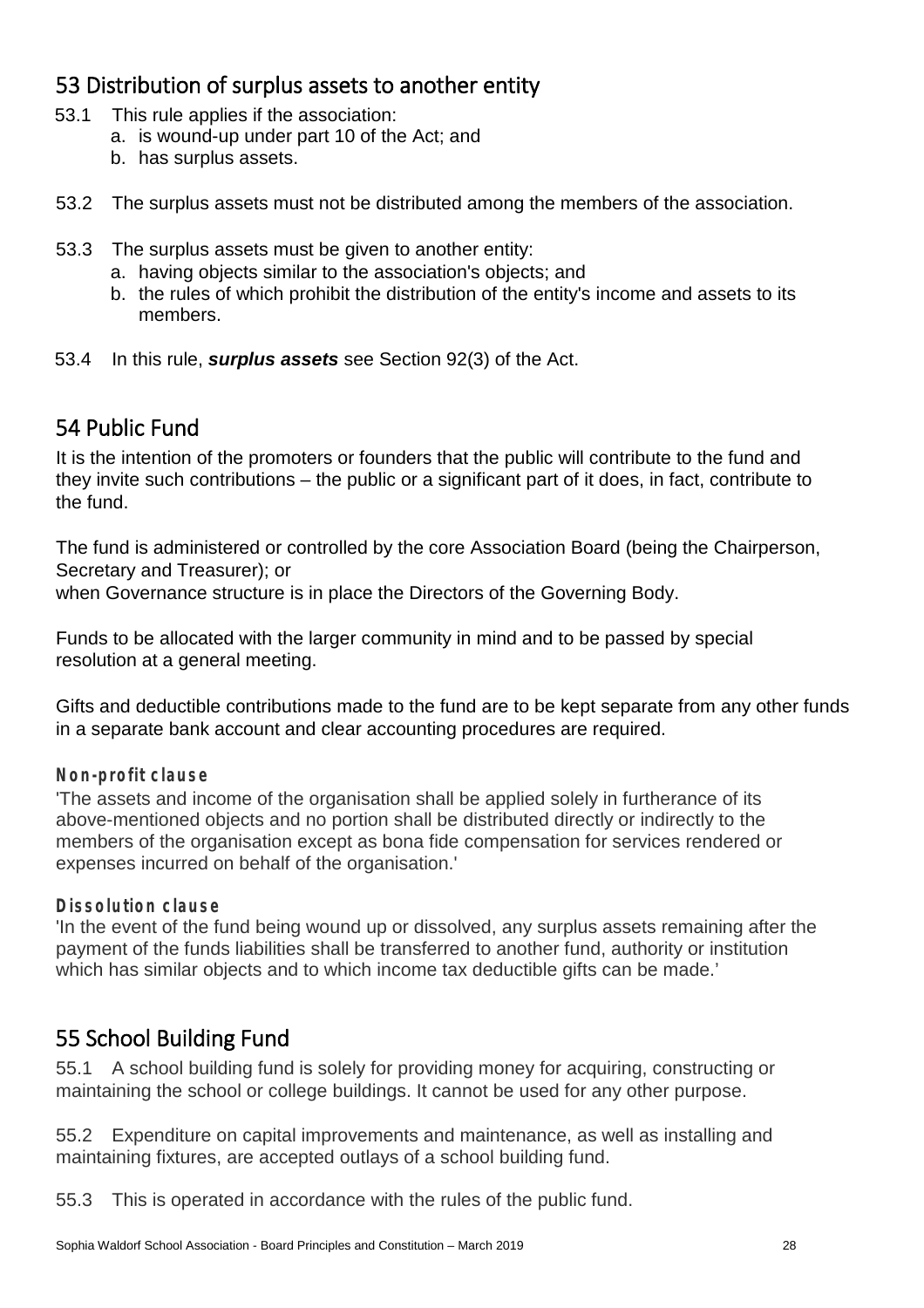- 55.4 Costs payable from a school building fund include:
	- a. Purchase of land for which there are definite plans to construct a building to be used as a school or college; and
	- b. Construction or purchase expenses and associated financing costs; and
	- c. Lease payments on a rented school building; and
	- d. Painting and general maintenance of school buildings, and building insurance
	- e. Expenditure on carpets that are fixed to the floor of the school building, and
	- f. Administration costs of the fund, including bank fees, accounting costs and fundraising expenses.
	- g. A school building fund may invest or lend its money if this is a bona fide and temporary arrangement, and is consistent with achieving the funds objects with all reasonable speed.

55.5 If the Sophia Waldorf School Building Fund is wound up or if the endorsement of the organisation as a deductible gift recipient for the operation of the Sophia Waldorf School Building Fund is revoked, any surplus assets of the gift fund remaining after the payment of liabilities attributable to it, shall be transferred to a fund, authority or institution to which income tax deductible gifts can be made.

#### <span id="page-28-0"></span>56 No payment

56.1 Participation in the board is voluntary and no payment shall be made for attendance. However, the reimbursement of expenses is possible ensuring prior arrangement and approval is made with the chair.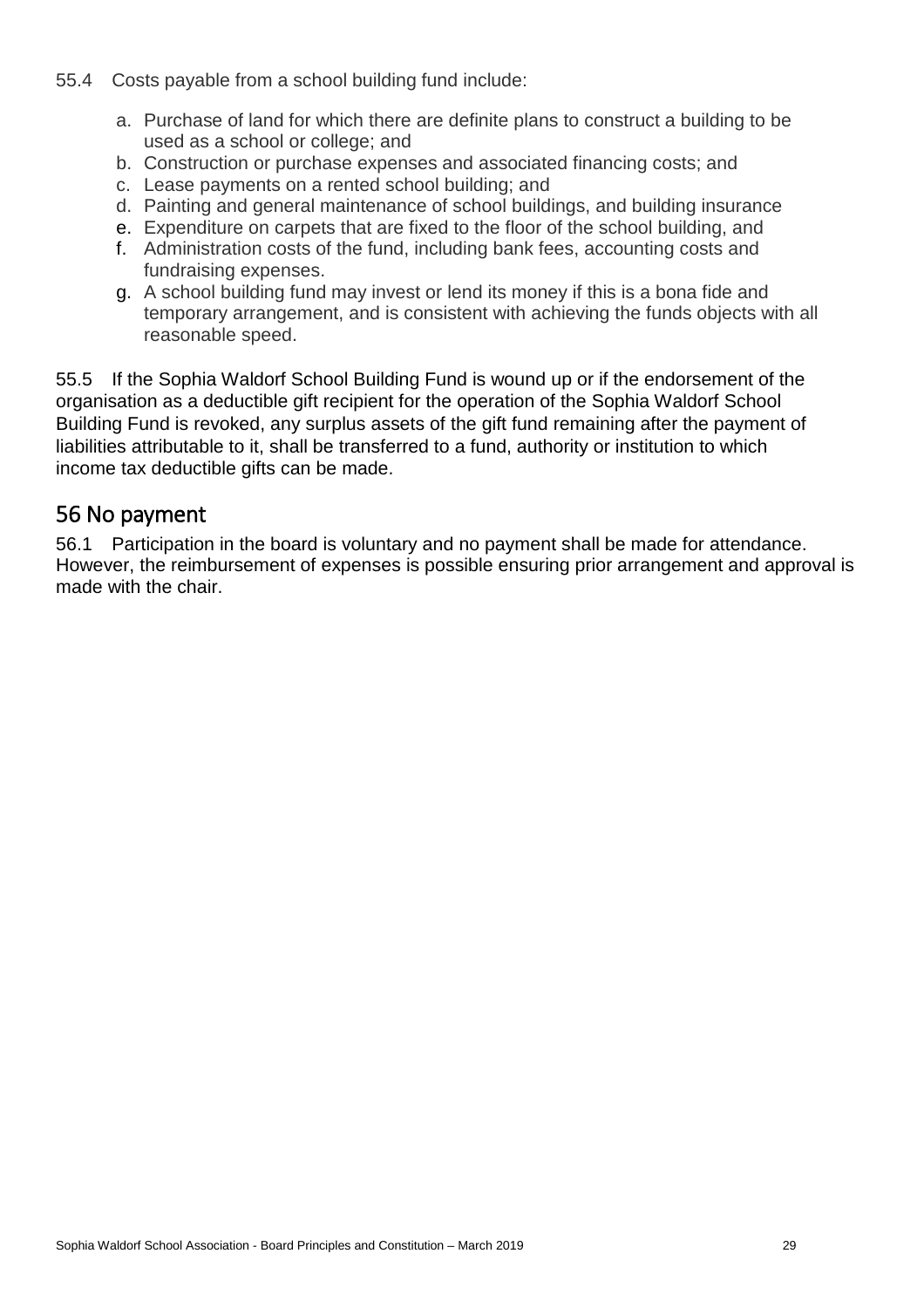# <span id="page-29-0"></span>57 Code of conduct

57.1 Members of the association have a duty and responsibility to act with the highest standards of conduct.

57.2 The following code of conduct outlines principles that should be observed by all members of the association. Board members should:

- Comply with all laws, regulations, policy and procedures.
- Perform their duties with impartiality, honour, integrity and kindness. They should be uninfluenced by fear or favour.
- Ensure their personal conduct does not reflect adversely on the reputation of the association.
- Demonstrate respect for fellow board members, our children and community, and members of the public.
- Avoid situations in which any private interest conflicts, or is perceived to conflict, with their board duties.

Board members should not:

- Use information obtained in their board duties to directly or indirectly gain an advantage for themselves or other people.
- Discuss or publicly disclose any information presented as confidential in the course of the association's business.
- Solicit or accept any benefit, advantage, remuneration or promise of future advantage for themselves, their family or friends, business or trust with which they are associated, with exception to access or discounted access to Sophia Waldorf School fees or future employment.
- Accept any gift or hospitality offered in connection with their board duties or the operation of the school. Noting that low value gifts or hospitality must be registered on the association's gift register.

## <span id="page-29-1"></span>58 Declarations of conflict of interests

58.1 Board members should avoid actual or perceived conflicts between their duties on the board and their personal interests. Members should also be aware of possible perceived conflicts of interests.

58.2 As part of the appointment process, members will be required to complete a conflict of interest declaration. Further to this, members should update their declarations of interest as they become aware of any real, perceived or potential conflicts.